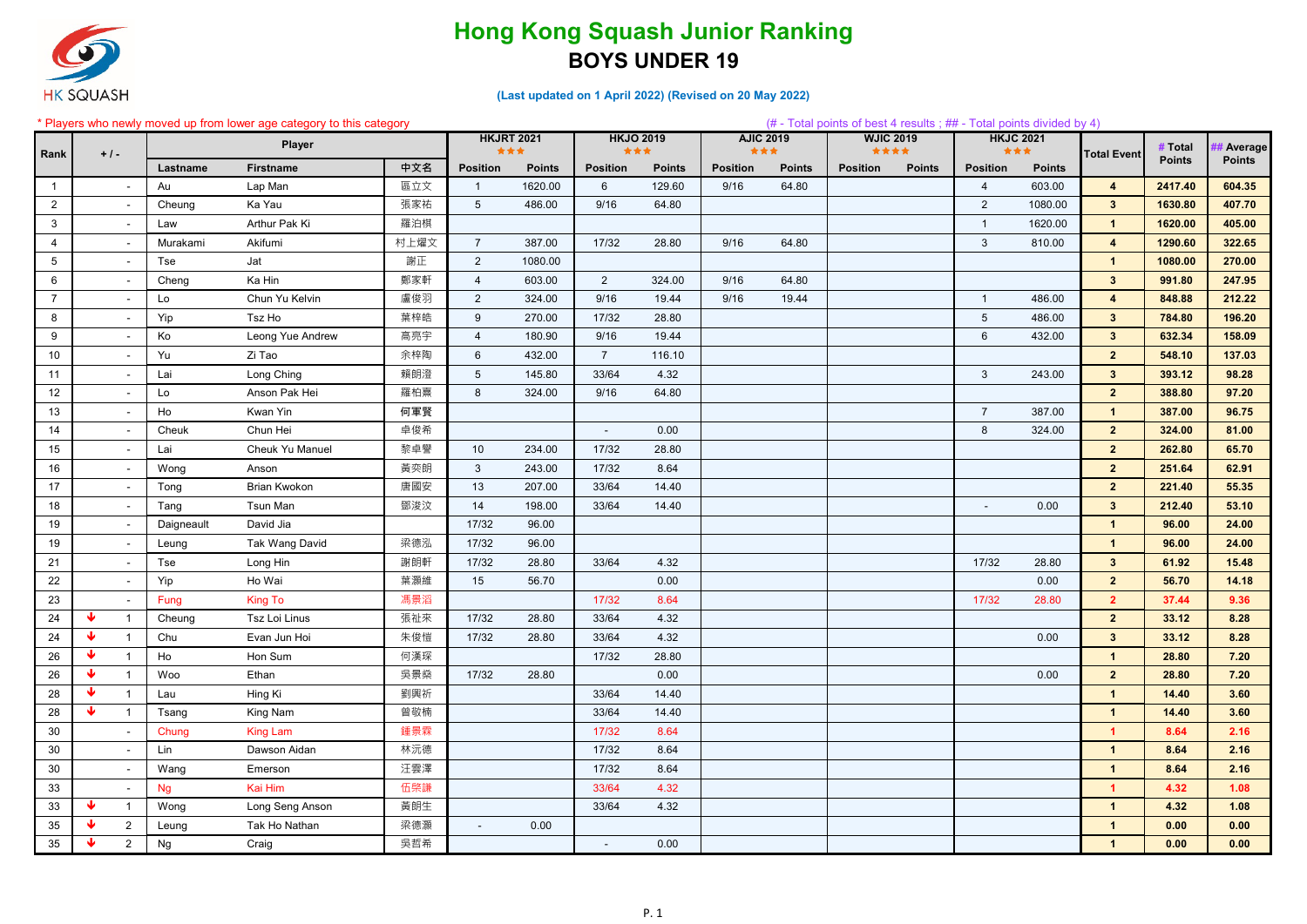

|                 | * Players who newly moved up from lower age category to this category |            |                       |     |                 |                          |                 |                         |                 |                  |                 |                         | $(\#$ - Total points of best 4 results; $\#$ - Total points divided by 4) |               |               |
|-----------------|-----------------------------------------------------------------------|------------|-----------------------|-----|-----------------|--------------------------|-----------------|-------------------------|-----------------|------------------|-----------------|-------------------------|---------------------------------------------------------------------------|---------------|---------------|
|                 |                                                                       |            | <b>Player</b>         |     |                 | <b>HKJRT 2021</b><br>*** |                 | <b>HKJO 2019</b><br>*** | ***             | <b>AJIC 2019</b> |                 | <b>HKJC 2021</b><br>*** |                                                                           | # Total       | # Average     |
| Rank            | $+1-$                                                                 | Lastname   | <b>Firstname</b>      | 中文名 | <b>Position</b> | <b>Points</b>            | <b>Position</b> | <b>Points</b>           | <b>Position</b> | <b>Points</b>    | <b>Position</b> | <b>Points</b>           | <b>Total Event</b>                                                        | <b>Points</b> | <b>Points</b> |
|                 |                                                                       |            | Arthur Pak Ki         | 羅泊棋 | $\overline{1}$  | 1620.00                  |                 | 64.80                   | 5/8             | 122.18           |                 |                         |                                                                           | 1806.98       | 451.74        |
|                 | $\sim$                                                                | Law        |                       |     |                 |                          | 9/16            |                         |                 |                  |                 |                         | $3\phantom{.0}$                                                           |               |               |
| $\overline{2}$  | $\overline{\phantom{a}}$                                              | Tam        | <b>Tsz Shing</b>      | 譚子盛 | $\overline{7}$  | 387.00                   | 9/16            | 64.80                   |                 |                  | $\overline{2}$  | 1080.00                 | $\mathbf{3}$                                                              | 1531.80       | 382.95        |
| 3               | $\blacksquare$                                                        | Lee        | Tin Hang              | 李天行 | 6               | 432.00                   | 9/16            | 64.80                   |                 |                  | $\overline{A}$  | 603.00                  | $3\phantom{.0}$                                                           | 1099.80       | 274.95        |
| $\overline{4}$  | $\sim$                                                                | Cheng      | Justin Hong Chen      | 鄭泓真 | $\mathbf 1$     | 486.00                   | $\overline{2}$  | 97.20                   | 9/16            | 19.44            | -1              | 486.00                  | $\overline{\mathbf{4}}$                                                   | 1088.64       | 272.16        |
| $5\phantom{.0}$ | $\overline{\phantom{a}}$                                              | Wong       | Wing Kuen             | 王永權 | 3               | 243.00                   | $\overline{7}$  | 34.83                   | 3/4             | 63.72            | $5\phantom{.0}$ | 486.00                  | $\overline{\mathbf{4}}$                                                   | 827.55        | 206.89        |
| 6               | $\sim$                                                                | Man        | Tsz Wing              | 萬旨穎 | 8               | 324.00                   | 9/16            | 64.80                   |                 |                  | 6               | 432.00                  | $3\phantom{.0}$                                                           | 820.80        | 205.20        |
| $\overline{7}$  | $\sim$                                                                | Mak        | Tsun Hei              | 麥浚熙 | $\overline{2}$  | 324.00                   | 6               | 38.88                   | 5/8             | 36.65            | $\overline{2}$  | 324.00                  | $\overline{4}$                                                            | 723.53        | 180.88        |
| 8               | $\overline{\phantom{a}}$                                              | Wong       | Angus                 | 黃梓朗 | 9               | 270.00                   | 17/32           | 28.80                   |                 |                  | $\overline{7}$  | 387.00                  | $3\phantom{.0}$                                                           | 685.80        | 171.45        |
| 9               | $\overline{\phantom{a}}$                                              | Fong       | Ka Leung              | 方嘉良 | 11              | 225.00                   | 17/32           | 28.80                   |                 |                  | 8               | 324.00                  | 3 <sup>1</sup>                                                            | 577.80        | 144.45        |
| 10              | $\blacksquare$                                                        | Lau        | Ho Fung               | 劉灝鋒 | 12              | 216.00                   | 33/64           | 14.40                   |                 |                  | 9               | 270.00                  | $3\phantom{a}$                                                            | 500.40        | 125.10        |
| 11              |                                                                       | Lu         | Tsz Ho                | 盧子浩 | 14              | 198.00                   | 17/32           | 28.80                   |                 |                  | 10              | 234.00                  | $3\phantom{a}$                                                            | 460.80        | 115.20        |
| 12              | $\sim$                                                                | Fung       | Shun Him Daniel       | 馮舜謙 | 13              | 207.00                   | 33/64           | 14.40                   |                 |                  | 11              | 225.00                  | $3\phantom{a}$                                                            | 446.40        | 111.60        |
| 13              | $\blacksquare$                                                        | Tse        | Jat                   | 謝正  |                 |                          | 5               | 145.80                  | 3/4             | 212.40           |                 |                         | 2 <sup>2</sup>                                                            | 358.20        | 89.55         |
| 14              | $\blacksquare$                                                        | Tang       | Hoo Lang              | 鄧昊朗 | 17/32           | 96.00                    | 33/64           | 14.40                   |                 |                  | 14              | 198.00                  | $3\phantom{.0}$                                                           | 308.40        | 77.10         |
| 15              | $\overline{\phantom{a}}$                                              | Hau        | Timothy               | 侯樂天 | 13              | 62.10                    | 9/16            | 19.44                   |                 |                  | 12              | 216.00                  | $3\phantom{a}$                                                            | 297.54        | 74.39         |
| 16              | $\overline{\phantom{a}}$                                              | Li         | Ho Hin                | 李浩軒 | 12              | 64.80                    | 9/16            | 19.44                   |                 |                  | 13              | 207.00                  | $3\phantom{a}$                                                            | 291.24        | 72.81         |
| 17              | $\sim$                                                                | <b>Ng</b>  | Curtiss               | 吳天朗 | 17/32           | 96.00                    | $\blacksquare$  | 0.00                    |                 |                  | 15              | 189.00                  | $3\phantom{.0}$                                                           | 285.00        | 71.25         |
| 18              | $\blacksquare$                                                        | Hung       | Siu Lung              | 洪兆隆 | 17/32           | 96.00                    | 33/64           | 14.40                   |                 |                  | 16              | 171.00                  | $3\phantom{a}$                                                            | 281.40        | 70.35         |
| 19              | $\overline{\phantom{a}}$                                              | Sze        | Jun Him               | 施駿謙 | 10              | 234.00                   | 17/32           | 28.80                   |                 |                  |                 |                         | 2 <sup>2</sup>                                                            | 262.80        | 65.70         |
| 20              | $\sim$                                                                | Liu        | Sung Yan              | 廖崇恩 | 6               | 129.60                   | 17/32           | 8.64                    |                 | 0.00             | $\overline{7}$  | 116.10                  | 4                                                                         | 254.34        | 63.59         |
| 21              | $\sim$                                                                | Tsang      | Chung Tim             | 曾松添 | 17/32           | 96.00                    | 33/64           | 14.40                   |                 |                  | 17/32           | 96.00                   | $3\phantom{a}$                                                            | 206.40        | 51.60         |
| 21              | $\sim$                                                                | Wong       | Yat Hay               | 黃逸曦 | 17/32           | 96.00                    | 33/64           | 14.40                   |                 |                  | 17/32           | 96.00                   | $3\phantom{a}$                                                            | 206.40        | 51.60         |
| 23              |                                                                       |            | Chun Hin              | 羅俊軒 |                 | 97.20                    |                 | 0.00                    |                 |                  | 8               | 97.20                   |                                                                           | 194.40        | 48.60         |
|                 | $\sim$<br>₩                                                           | Law        |                       |     | 8               |                          | $\blacksquare$  |                         |                 |                  |                 |                         | 3 <sup>2</sup>                                                            |               |               |
| 24              | $\overline{1}$                                                        | Cheung     | Long Ching            | 張琅程 | 17/32           | 96.00                    |                 |                         |                 |                  | 17/32           | 96.00                   | 2 <sup>2</sup>                                                            | 192.00        | 48.00         |
| 24              |                                                                       | Tsang      | Chun Fung             | 曾浚峰 | 17/32           | 96.00                    | 65/128          | 0.00                    |                 |                  | 17/32           | 96.00                   | $3\phantom{a}$                                                            | 192.00        | 48.00         |
| 26              | ₩<br>$\overline{1}$                                                   | Rosenzweig | Nathan                | 羅書友 |                 |                          | 9/16            | 64.80                   | 9/16            | 64.80            |                 |                         | $\mathbf{2}$                                                              | 129.60        | 32.40         |
| 27              | ₩<br>$\mathbf{1}$                                                     | <b>Ng</b>  | Kin Chun              | 吳健俊 | 17/32           | 28.80                    |                 | 0.00                    |                 |                  | 17/32           | 96.00                   | $3\phantom{a}$                                                            | 124.80        | 31.20         |
| 28              | $\blacksquare$                                                        | Lo         | Ching Yin             | 盧政言 | 33/64           | 14.40                    | 65/128          | 0.00                    |                 |                  | 17/32           | 96.00                   | $3\phantom{.0}$                                                           | 110.40        | 27.60         |
| 28              | $\overline{\phantom{a}}$                                              | Lo         | Chung Yuen Will       | 羅眾圓 |                 |                          | 33/64           | 14.40                   |                 |                  | 17/32           | 96.00                   | 2 <sup>2</sup>                                                            | 110.40        | 27.60         |
| 30              | $\blacksquare$                                                        | Chan       | Tak Lun               | 陳德倫 |                 | 0.00                     | 33/64           | 4.32                    |                 |                  | 17/32           | 96.00                   | $\mathbf{3}$                                                              | 100.32        | 25.08         |
| 31              | $\sim$                                                                | Feng       | Xin Hai               | 馮心海 | 17/32           | 96.00                    |                 |                         |                 |                  |                 |                         | $\mathbf{1}$                                                              | 96.00         | 24.00         |
| 31              | $\blacksquare$                                                        | Macresy    | Raphael               |     |                 |                          |                 |                         |                 |                  | 17/32           | 96.00                   | $\mathbf{1}$                                                              | 96.00         | 24.00         |
| 31              | $\blacksquare$                                                        | Yu         | <b>Stanley Thomas</b> |     |                 |                          |                 |                         |                 |                  | 17/32           | 96.00                   | $\overline{\mathbf{1}}$                                                   | 96.00         | 24.00         |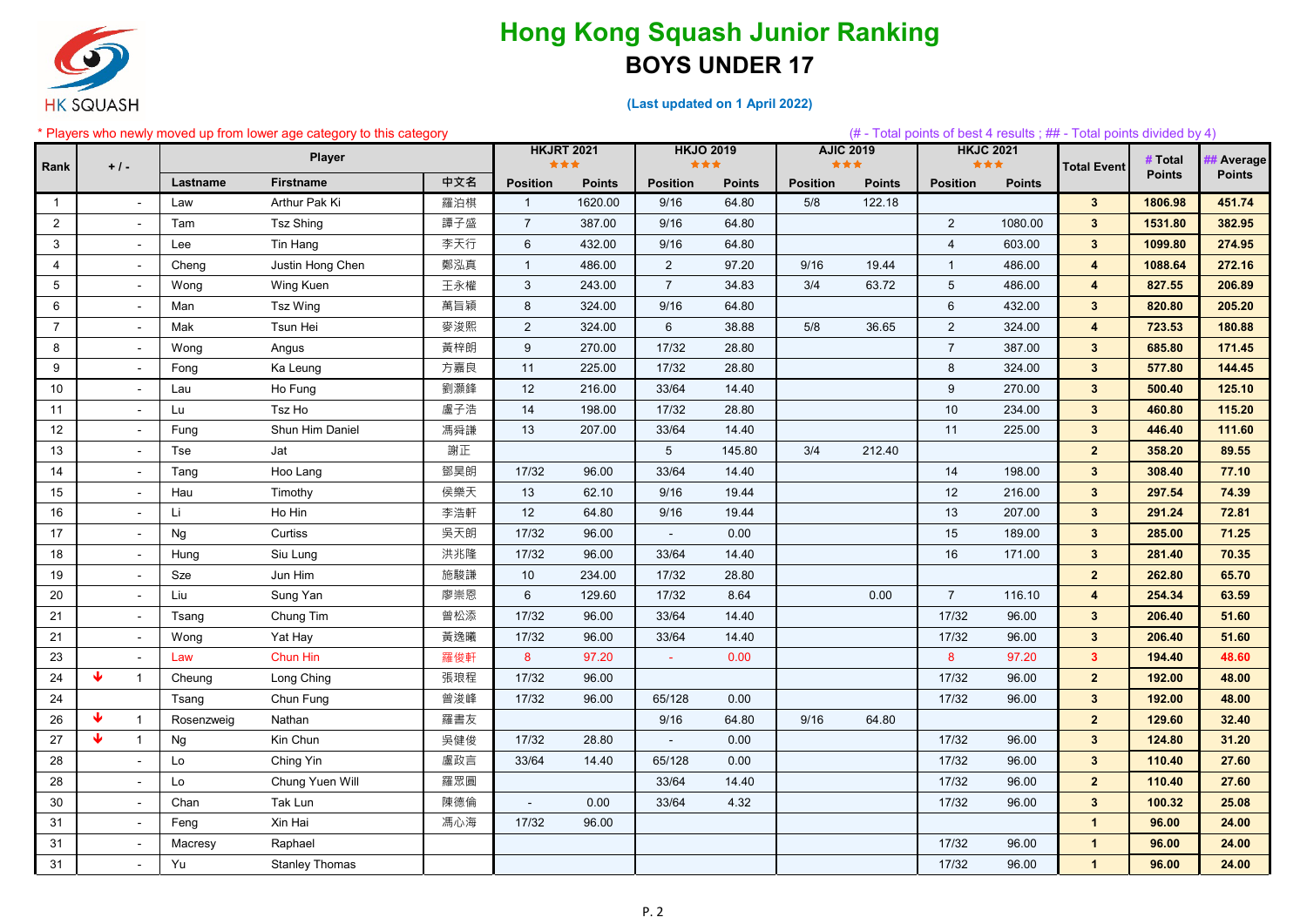

| * Players who newly moved up from lower age category to this category |  |  |  |
|-----------------------------------------------------------------------|--|--|--|
|-----------------------------------------------------------------------|--|--|--|

|      |   |                |          | * Players who newly moved up from lower age category to this category |     |                          |               |                             |               |                         |               |                         |               | (# - Total points of best 4 results; ## - Total points divided by 4) |               |               |
|------|---|----------------|----------|-----------------------------------------------------------------------|-----|--------------------------|---------------|-----------------------------|---------------|-------------------------|---------------|-------------------------|---------------|----------------------------------------------------------------------|---------------|---------------|
|      |   |                |          | Player                                                                |     | <b>HKJRT 2021</b><br>*** |               | <b>HKJO 2019</b><br>***     |               | <b>AJIC 2019</b><br>*** |               | <b>HKJC 2021</b><br>*** |               |                                                                      | # Total       | # Average     |
| Rank |   | $+1-$          | Lastname | <b>Firstname</b>                                                      | 中文名 | <b>Position</b>          | <b>Points</b> | <b>Position</b>             | <b>Points</b> | <b>Position</b>         | <b>Points</b> | <b>Position</b>         | <b>Points</b> | <b>Total Event</b>                                                   | <b>Points</b> | <b>Points</b> |
| 34   |   |                | Leung    | Yin To                                                                | 梁彥韜 | 17/32                    | 28.80         | 17/32                       | 8.64          |                         |               | 15                      | 56.70         | 3 <sup>7</sup>                                                       | 94.14         | 23.54         |
| 35   | ₩ | $\mathbf{1}$   | Lee      | Chung Hin                                                             | 李松軒 |                          |               | $5\phantom{.0}$             | 43.74         |                         |               |                         |               | $\mathbf{1}$                                                         | 43.74         | 10.94         |
| 36   | ₩ |                | Chiu     | Darren                                                                | 邱華昊 | 17/32                    | 28.80         | 33/64                       | 4.32          |                         |               |                         |               | $\mathbf{2}$                                                         | 33.12         | 8.28          |
| 36   |   |                | Chung    | Will Ho Yin                                                           | 鍾浩然 | 33/64                    | 14.40         | 33/64                       | 4.32          |                         |               | 33/64                   | 14.40         | 3 <sup>7</sup>                                                       | 33.12         | 8.28          |
| 38   | ₩ | $\overline{2}$ | Man      | Tsz Chung                                                             | 萬旨聰 |                          |               | 17/32                       | 28.80         |                         |               |                         |               | $\mathbf 1$                                                          | 28.80         | 7.20          |
| 38   | ₩ | $\overline{2}$ | Mok      | Shun Hei                                                              | 莫信希 | 17/32                    | 28.80         | 65/128                      | 0.00          |                         |               |                         |               | 2 <sub>2</sub>                                                       | 28.80         | 7.20          |
| 40   | ₩ |                | Lee      | Derek Hui Lok                                                         | 李栩樂 |                          |               | 9/16                        | 19.44         |                         |               |                         |               | $\mathbf{1}$                                                         | 19.44         | 4.86          |
| 41   | ₩ |                | Agrawal  | Ishan                                                                 |     |                          | 0.00          |                             | 0.00          |                         | 0.00          | 33/64                   | 14.40         | 3 <sup>1</sup>                                                       | 14.40         | 3.60          |
| 41   | ₩ |                | Ho       | Chun Yat                                                              | 何雋逸 |                          | 0.00          | 33/64                       | 14.40         |                         |               | $\blacksquare$          | 0.00          | 3 <sup>1</sup>                                                       | 14.40         | 3.60          |
| 41   | ₩ | $\mathbf 1$    | Kundamal | Neel                                                                  |     | 33/64                    | 14.40         |                             | 0.00          |                         | 0.00          |                         | 0.00          | 3 <sup>1</sup>                                                       | 14.40         | 3.60          |
| 41   | ₩ |                | Laungani | Taran                                                                 |     | 33/64                    | 14.40         |                             |               |                         |               |                         |               | $\mathbf 1$                                                          | 14.40         | 3.60          |
| 41   | ₩ |                | Li       | Oliver                                                                | 李彥廷 | 33/64                    | 14.40         |                             |               |                         |               |                         |               | $\mathbf{1}$                                                         | 14.40         | 3.60          |
| 41   | ₩ | 1              | Lo       | Ka Wai                                                                | 勞嘉偉 | 33/64                    | 14.40         |                             | 0.00          |                         | 0.00          |                         | 0.00          | 3 <sup>1</sup>                                                       | 14.40         | 3.60          |
| 41   |   |                | Zhang    | Julian Si Chun                                                        | 張斯淳 | 33/64                    | 14.40         |                             |               |                         |               |                         |               | $\mathbf{1}$                                                         | 14.40         | 3.60          |
| 48   | ₩ | $\mathbf{1}$   | Hung     | Ho Kit                                                                | 洪浩傑 |                          |               | 17/32                       | 8.64          |                         |               |                         |               | $\mathbf{1}$                                                         | 8.64          | 2.16          |
| 49   | ₩ | $\mathbf{1}$   | Chan     | Ho Wang Owen                                                          | 陳浩宏 |                          | 0.00          | 33/64                       | 4.32          |                         | 0.00          |                         | 0.00          | 3 <sup>2</sup>                                                       | 4.32          | 1.08          |
| 49   | ₩ |                | Cheung   | Louis Lik Yin                                                         | 張力言 |                          |               | 33/64                       | 4.32          |                         |               |                         |               | $\mathbf{1}$                                                         | 4.32          | 1.08          |
| 49   | ₩ |                | Kwong    | <b>Tsz Yeung</b>                                                      | 鄺梓揚 |                          | 0.00          | 33/64                       | 4.32          |                         | 0.00          |                         | 0.00          | 3 <sup>1</sup>                                                       | 4.32          | 1.08          |
| 49   | ₩ |                | Lau      | Tsz Hei Andison                                                       | 劉梓希 |                          | 0.00          | 33/64                       | 4.32          |                         | 0.00          |                         | 0.00          | 3 <sup>1</sup>                                                       | 4.32          | 1.08          |
| 49   | ₩ |                | Lin      | <b>Todd Avery</b>                                                     | 林炫植 |                          |               | 33/64                       | 4.32          |                         |               |                         |               | $\mathbf{1}$                                                         | 4.32          | 1.08          |
| 54   | ₩ |                | Au       | Ka Kuen                                                               | 歐家權 |                          |               | 65/128                      | 0.00          |                         |               |                         |               | $\mathbf{1}$                                                         | 0.00          | 0.00          |
| 54   | ₩ |                | Chan     | Tun Ho                                                                | 陳敦昊 |                          |               | $\blacksquare$              | 0.00          |                         |               |                         |               | $\mathbf{1}$                                                         | 0.00          | 0.00          |
| 54   | ₩ |                | Cheong   | Alec Long Yat                                                         | 張朗逸 |                          |               | $\blacksquare$              | 0.00          |                         |               |                         |               | $\mathbf{1}$                                                         | 0.00          | 0.00          |
| 54   | ₩ |                | Cheuk    | Alastair                                                              | 卓雋泓 |                          | 0.00          |                             |               |                         |               |                         |               | $\mathbf 1$                                                          | 0.00          | 0.00          |
| 54   | ₩ |                | Chim     | Tung Ni Tony                                                          | 詹東尼 |                          | 0.00          | $\sim$                      | 0.00          |                         | 0.00          |                         | 0.00          | 3 <sup>1</sup>                                                       | 0.00          | 0.00          |
| 54   | ₩ |                | Chow     | Wan Ngo                                                               | 周昀遨 |                          |               | 65/128                      | 0.00          |                         |               |                         |               | $\mathbf{1}$                                                         | 0.00          | 0.00          |
| 54   | ₩ |                | Lau      | Tsun Kit                                                              | 劉峻杰 |                          |               | $\mathcal{L}_{\mathcal{A}}$ | 0.00          |                         |               |                         |               | $\mathbf{1}$                                                         | 0.00          | 0.00          |
| 54   | ₩ |                | Liu      | Frank                                                                 | 劉逸凡 | $\sim$                   | 0.00          |                             |               |                         |               |                         |               | $\mathbf{1}$                                                         | 0.00          | 0.00          |
| 54   | ₩ |                | Moy      | Ho Yan                                                                | 梅浩昕 |                          | 0.00          | $\sim$                      | 0.00          |                         | 0.00          |                         | 0.00          | 3 <sup>1</sup>                                                       | 0.00          | 0.00          |
| 54   | ₩ |                | Tsui     | Ka Pui                                                                | 徐嘉培 |                          |               | $\blacksquare$              | 0.00          |                         |               |                         |               | $\mathbf 1$                                                          | 0.00          | 0.00          |
| 54   |   |                | Zhang    | Danniel Si Hao                                                        | 張斯皓 | 65/128                   | 0.00          |                             |               |                         |               |                         |               | $\mathbf{1}$                                                         | 0.00          | 0.00          |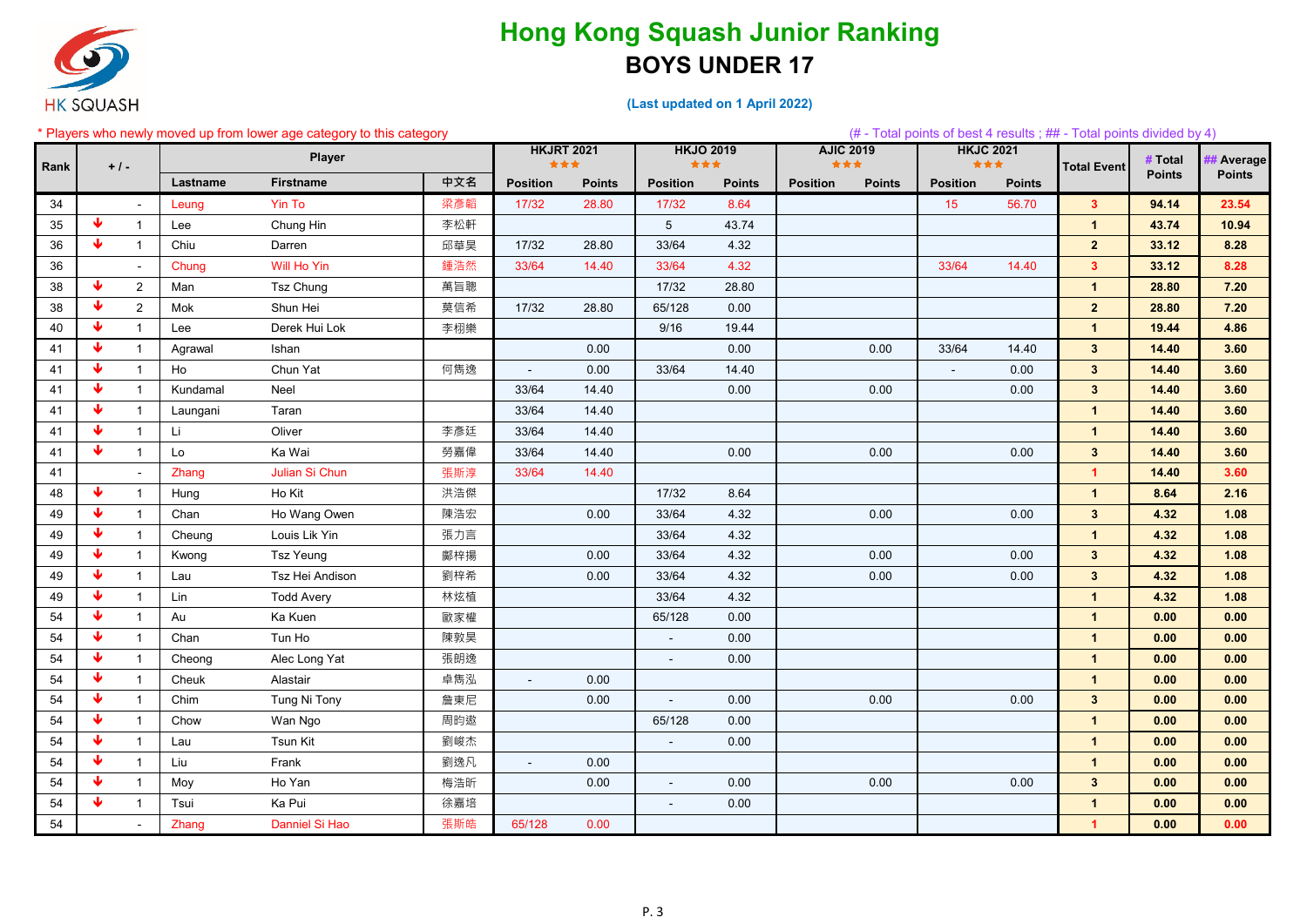

|                |       | * Players who newly moved up from lower age category to this category |          |                   |     |                   |               |                 |                  |                 |                  |                 |                  | (# - Total points of best 4 results; ## - Total points divided by 4) |               |               |
|----------------|-------|-----------------------------------------------------------------------|----------|-------------------|-----|-------------------|---------------|-----------------|------------------|-----------------|------------------|-----------------|------------------|----------------------------------------------------------------------|---------------|---------------|
|                |       |                                                                       |          | <b>Player</b>     |     | <b>HKJRT 2021</b> |               |                 | <b>HKJO 2019</b> |                 | <b>AJIC 2019</b> |                 | <b>HKJC 2021</b> |                                                                      | # Total       | # Average     |
| Rank           | $+1-$ |                                                                       |          |                   |     | ***               |               |                 | ***              | ***             |                  |                 | ***              | <b>Total Event</b>                                                   | <b>Points</b> | <b>Points</b> |
|                |       |                                                                       | Lastname | <b>Firstname</b>  | 中文名 | <b>Position</b>   | <b>Points</b> | <b>Position</b> | <b>Points</b>    | <b>Position</b> | <b>Points</b>    | <b>Position</b> | <b>Points</b>    |                                                                      |               |               |
| $\mathbf{1}$   |       | $\sim$                                                                | Wong     | Long Hin Larry    | 黃朗軒 | 5                 | 486.00        | 17/32           | 28.80            |                 |                  | $\overline{4}$  | 603.00           | $3^{\circ}$                                                          | 1117.80       | 279.45        |
| $\overline{2}$ |       | $\blacksquare$                                                        | Shen     | Corey             | 沈傳杰 | 9                 | 270.00        | 17/32           | 28.80            |                 |                  | 3               | 810.00           | $3\phantom{.0}$                                                      | 1108.80       | 277.20        |
| 3              |       | $\blacksquare$                                                        | Law      | Cyrus Pak Ho      | 羅柏皓 | $\mathbf{1}$      | 486.00        | $\overline{5}$  | 43.74            |                 |                  | 5               | 486.00           | $3\phantom{a}$                                                       | 1015.74       | 253.94        |
| $\overline{4}$ |       | $\blacksquare$                                                        | Kwan     | Wan Hei           | 關允曦 | 10                | 234.00        | 9/16            | 64.80            | 9/16            | 64.80            | 6               | 432.00           | $\overline{\mathbf{4}}$                                              | 795.60        | 198.90        |
| 5              |       | $\blacksquare$                                                        | Cheng    | Ting To Brogan    | 鄭錠濤 | $\overline{7}$    | 387.00        | 17/32           | 28.80            |                 |                  | 9               | 270.00           | $3\phantom{.0}$                                                      | 685.80        | 171.45        |
| 6              |       | $\blacksquare$                                                        | Ma       | Kin Fung          | 馬健峯 | $\overline{4}$    | 603.00        | 9/16            | 64.80            |                 |                  |                 |                  | $\overline{2}$                                                       | 667.80        | 166.95        |
| $\overline{7}$ | ᠰ     | $\overline{1}$                                                        | Wong     | Hon Yin Jeffrey   | 黃瀚彥 | $\mathbf{3}$      | 243.00        | 9/16            | 19.44            |                 |                  | 12              | 216.00           | $3\phantom{a}$                                                       | 478.44        | 119.61        |
| 8              |       |                                                                       | Lau      | Si Chun           | 劉鍶進 | 14                | 198.00        | 17/32           | 28.80            |                 |                  | 10              | 234.00           | $3\phantom{a}$                                                       | 460.80        | 115.20        |
| 9              | ᠰ     | $\overline{1}$                                                        | Wong     | Sze Yu Liam       | 黃思諭 | 15                | 189.00        | 17/32           | 28.80            |                 |                  | 11              | 225.00           | $3\phantom{.0}$                                                      | 442.80        | 110.70        |
| 10             | ᠰ     | $\overline{1}$                                                        | Cheuk    | Chun Yin          | 卓俊言 | 11                | 225.00        | $\blacksquare$  | 0.00             |                 |                  | 13              | 207.00           | $3\phantom{.0}$                                                      | 432.00        | 108.00        |
| 11             | ↑     | $\overline{1}$                                                        | Wong     | Shiu Jit Isaac    | 黃劭哲 | $5\phantom{.0}$   | 145.80        | 6               | 38.88            |                 |                  | 14              | 198.00           | $3\phantom{a}$                                                       | 382.68        | 95.67         |
| 12             |       | $\blacksquare$                                                        | Lau      | Pak To            | 劉栢濤 | $\overline{7}$    | 116.10        | 9/16            | 19.44            |                 |                  | 3               | 243.00           | 3 <sup>2</sup>                                                       | 378.54        | 94.64         |
| 13             |       | $\sim$                                                                | Chan     | Kai Lam           | 陳啟霖 | 16                | 171.00        | 33/64           | 14.40            |                 |                  | 16              | 171.00           | $3^{\circ}$                                                          | 356.40        | 89.10         |
| 14             | ᠰ     | $\mathbf{1}$                                                          | Pun      | Loch              | 潘樂  | $6\phantom{.}$    | 129.60        | 9/16            | 19.44            |                 |                  | 5               | 145.80           | $3\phantom{a}$                                                       | 294.84        | 73.71         |
| 15             | ᠰ     | $\mathbf{1}$                                                          | Chan     | Ho Hei            | 陳昊希 | 9                 | 81.00         | 33/64           | 4.32             |                 |                  | $\overline{4}$  | 180.90           | $3\phantom{a}$                                                       | 266.22        | 66.56         |
| 16             |       |                                                                       | Chung    | Sheung Chi Keith  | 鍾尚志 | 17/32             | 96.00         | 17/32           | 28.80            |                 |                  | 17/32           | 96.00            | $3\phantom{.0}$                                                      | 220.80        | 55.20         |
| 16             | ᠰ     | $\overline{1}$                                                        | Ho       | Sheung Chit       | 何尚哲 | 17/32             | 96.00         | 17/32           | 28.80            |                 |                  | 17/32           | 96.00            | $3\phantom{a}$                                                       | 220.80        | 55.20         |
| 16             | ↑     | $\overline{1}$                                                        | Man      | Yui Fong          | 文睿晃 | 17/32             | 96.00         | 17/32           | 28.80            |                 |                  | 17/32           | 96.00            | $3\phantom{a}$                                                       | 220.80        | 55.20         |
| 19             |       |                                                                       | Cheung   | Ka Hin            | 張嘉軒 | 17/32             | 96.00         | 33/64           | 14.40            |                 |                  | 17/32           | 96.00            | $3\phantom{.0}$                                                      | 206.40        | 51.60         |
| 19             | ᠰ     | $\overline{1}$                                                        | Ho       | Yat Fan           | 何一凡 | 17/32             | 96.00         | 33/64           | 14.40            |                 |                  | 17/32           | 96.00            | $3\phantom{a}$                                                       | 206.40        | 51.60         |
| 19             | ᠰ     |                                                                       | Lai      | Chun Lam          | 賴俊霖 | 17/32             | 96.00         | 33/64           | 14.40            |                 |                  | 17/32           | 96.00            | $3\phantom{a}$                                                       | 206.40        | 51.60         |
| 19             |       |                                                                       | Li       | Tsz Huen          | 李籽晅 | 17/32             | 96.00         | 33/64           | 14.40            |                 |                  | 17/32           | 96.00            | $3\phantom{a}$                                                       | 206.40        | 51.60         |
| 19             | ᠰ     | $\overline{1}$                                                        | Tang     | Yin Jit           | 董言哲 | 17/32             | 96.00         | 33/64           | 14.40            |                 |                  | 17/32           | 96.00            | $3\phantom{.0}$                                                      | 206.40        | 51.60         |
| 19             |       | $\mathbf{1}$                                                          | Yung     | Ka Long Carson    | 容嘉朗 | 17/32             | 96.00         | 33/64           | 14.40            |                 |                  | 17/32           | 96.00            | $3\phantom{.0}$                                                      | 206.40        | 51.60         |
| 25             | ᠰ     | $\mathbf 1$                                                           | Lee      | Kit Long          | 李杰朗 | 17/32             | 96.00         | 65/128          | 0.00             |                 |                  | 17/32           | 96.00            | $3\phantom{a}$                                                       | 192.00        | 48.00         |
| 26             | T.    |                                                                       | Suen     | Tsz Ho            | 孫梓豪 | 33/64             | 48.00         | 17/32           | 28.80            |                 |                  | 17/32           | 96.00            | $3\phantom{a}$                                                       | 172.80        | 43.20         |
| 27             | T.    |                                                                       | Lai      | Kin Shun          | 黎堅信 | 33/64             | 48.00         | 33/64           | 14.40            |                 |                  | 17/32           | 96.00            | $3\phantom{a}$                                                       | 158.40        | 39.60         |
| 27             | ᠰ     | $\mathbf 1$                                                           | Law      | Ka To             | 羅嘉濤 | 33/64             | 48.00         | 33/64           | 14.40            |                 |                  | 17/32           | 96.00            | $3\phantom{a}$                                                       | 158.40        | 39.60         |
| 27             | ᠰ     | $\mathbf{1}$                                                          | Lu       | Chun Wai          | 盧鎮偉 | 33/64             | 48.00         | 33/64           | 14.40            |                 |                  | 17/32           | 96.00            | $3\phantom{a}$                                                       | 158.40        | 39.60         |
| 27             |       |                                                                       |          | Chun Chung Thomas | 彭竣聰 | 65/128            | 48.00         | 33/64           | 14.40            |                 |                  | 17/32           | 96.00            | $3\phantom{a}$                                                       | 158.40        | 39.60         |
|                | Ϋ.    | $\overline{1}$                                                        | Pang     |                   | 王澤森 |                   |               |                 |                  |                 |                  |                 |                  |                                                                      |               |               |
| 27             | ᠰ     |                                                                       | Wong     | Chak Sum Ocean    |     | 17/32             | 96.00         | 33/64           | 14.40            |                 |                  | 33/64           | 48.00            | $3\phantom{a}$                                                       | 158.40        | 39.60         |
| 32             | ↑     | $\mathbf{1}$                                                          | Lam      | Yuen Sarm         | 林圓叁 | 33/64             | 48.00         |                 |                  |                 |                  | 17/32           | 96.00            | $\overline{2}$                                                       | 144.00        | 36.00         |
| 33             |       |                                                                       | Leung    | Chun Ho           | 梁俊豪 | 33/64             | 48.00         | 33/64           | 14.40            |                 |                  | 33/64           | 48.00            | $3\phantom{a}$                                                       | 110.40        | 27.60         |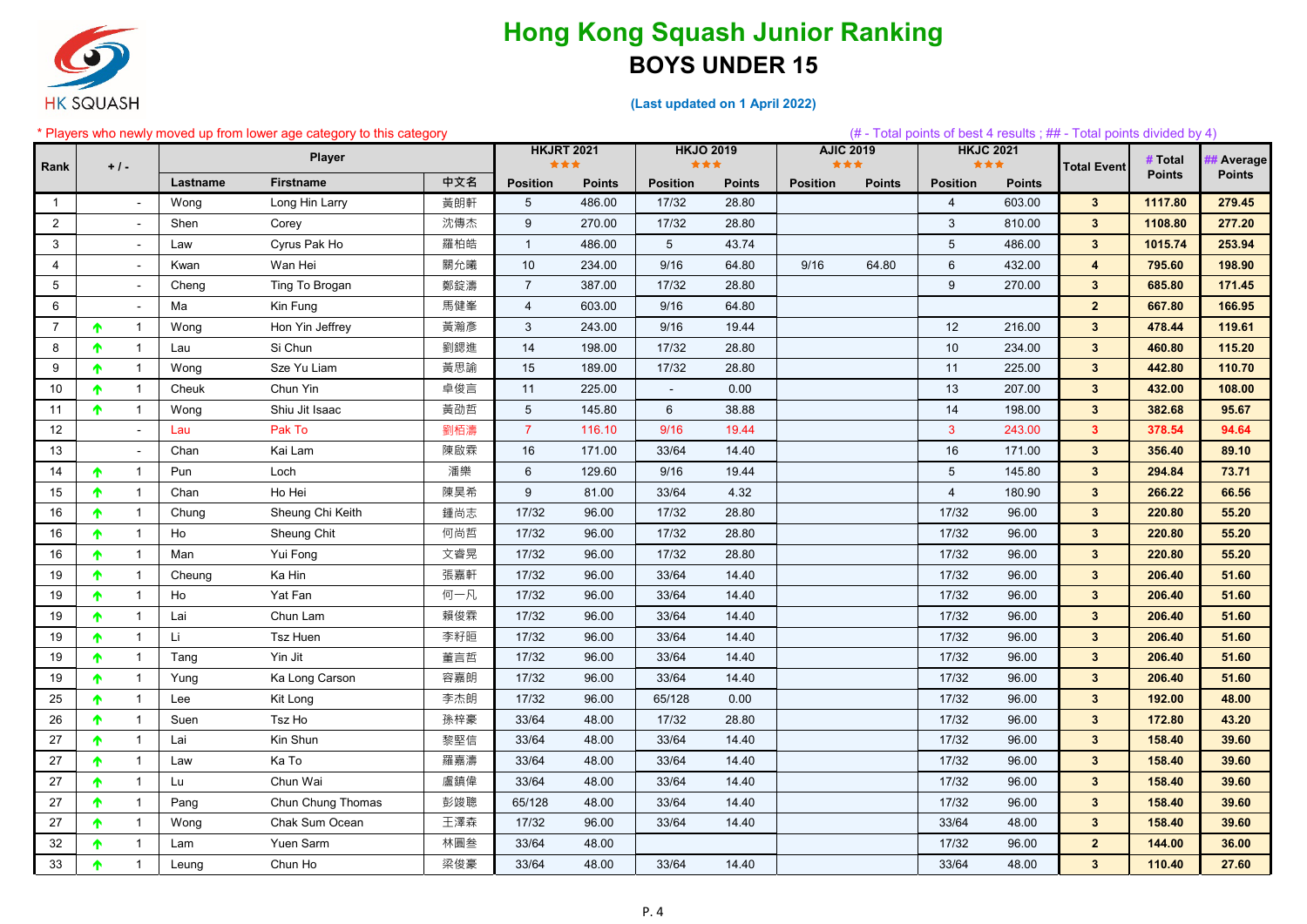

|      |       |                |          | * Players who newly moved up from lower age category to this category |     |                   |               |                  |               |                 |                  |                 |                  | $(\#$ - Total points of best 4 results; $\#$ - Total points divided by 4) |               |                |
|------|-------|----------------|----------|-----------------------------------------------------------------------|-----|-------------------|---------------|------------------|---------------|-----------------|------------------|-----------------|------------------|---------------------------------------------------------------------------|---------------|----------------|
|      |       |                |          | Player                                                                |     | <b>HKJRT 2021</b> |               | <b>HKJO 2019</b> |               |                 | <b>AJIC 2019</b> |                 | <b>HKJC 2021</b> |                                                                           | # Total       | <b>Average</b> |
| Rank | $+1-$ |                |          |                                                                       |     | ***               |               | ***              |               | ***             |                  |                 | ***              | <b>Total Event</b>                                                        | <b>Points</b> | <b>Points</b>  |
|      |       |                | Lastname | <b>Firstname</b>                                                      | 中文名 | <b>Position</b>   | <b>Points</b> | <b>Position</b>  | <b>Points</b> | <b>Position</b> | <b>Points</b>    | <b>Position</b> | <b>Points</b>    |                                                                           |               |                |
| 34   | ↑     | $\overline{2}$ | Tulloch  | John Lucas                                                            |     | 17/32             | 28.80         | 17/32            | 8.64          |                 |                  | 10              | 70.20            | 3 <sup>1</sup>                                                            | 107.64        | 26.91          |
| 35   |       | $2^{\circ}$    | Cheung   | Isaac Chun Hei                                                        | 張晉熙 | 17/32             | 96.00         | 65/128           | 0.00          |                 |                  |                 |                  | 2 <sub>2</sub>                                                            | 96.00         | 24.00          |
| 35   | ↑     | $2^{\circ}$    | Chok     | Wai Hin                                                               | 祝尉軒 | 33/64             | 48.00         | $\blacksquare$   | 0.00          |                 |                  | 33/64           | 48.00            | $3\phantom{a}$                                                            | 96.00         | 24.00          |
| 35   |       | $\overline{2}$ | Ip       | <b>Tsz Mong</b>                                                       | 葉子望 | 33/64             | 48.00         | 65/128           | 0.00          |                 |                  | 33/64           | 48.00            | $\mathbf{3}$                                                              | 96.00         | 24.00          |
| 35   |       | $2^{\circ}$    | Kee      | Steven Cheuk Hang                                                     | 紀卓恒 | 33/64             | 48.00         |                  | 0.00          |                 |                  | 33/64           | 48.00            | $3\phantom{a}$                                                            | 96.00         | 24.00          |
| 35   | ᠰ     | $\overline{2}$ | Leung    | Tou                                                                   | 梁陶  | 33/64             | 48.00         | 65/128           | 0.00          |                 |                  | 33/64           | 48.00            | $3\phantom{a}$                                                            | 96.00         | 24.00          |
| 35   |       | $\overline{2}$ | Li       | Hau Man                                                               | 李厚文 | 33/64             | 48.00         |                  |               |                 |                  | 33/64           | 48.00            | 2 <sub>2</sub>                                                            | 96.00         | 24.00          |
| 35   | ᠰ     | $\overline{2}$ | Liu      | Yuan Max                                                              | 劉源  | 33/64             | 48.00         |                  |               |                 |                  | 33/64           | 48.00            | 2 <sub>2</sub>                                                            | 96.00         | 24.00          |
| 35   |       | $\overline{2}$ | Shah     | Aarav                                                                 |     | 33/64             | 48.00         |                  |               |                 |                  | 33/64           | 48.00            | 2 <sub>2</sub>                                                            | 96.00         | 24.00          |
| 35   |       | $\overline{2}$ | So       | Chi To                                                                | 蘇智滔 | 33/64             | 48.00         | 65/128           | 0.00          |                 |                  | 33/64           | 48.00            | $3\phantom{a}$                                                            | 96.00         | 24.00          |
| 35   | ᠰ     | $\overline{2}$ | Sum      | Vicson Wang Hei                                                       | 沈弘晞 | 33/64             | 48.00         |                  |               |                 |                  | 33/64           | 48.00            | 2 <sup>1</sup>                                                            | 96.00         | 24.00          |
| 45   |       | $\overline{2}$ | Ko       | Hei Shun                                                              | 高晞舜 | 17/32             | 28.80         | 17/32            | 8.64          |                 |                  | 33/64           | 48.00            | $3\phantom{a}$                                                            | 85.44         | 21.36          |
| 46   |       | $\overline{2}$ | Chan     | Hoi Hei                                                               | 陳海晞 | 33/64             | 14.40         | 33/64            | 4.32          |                 |                  | 33/64           | 48.00            | $3\phantom{a}$                                                            | 66.72         | 16.68          |
| 47   | ♠     | $\overline{2}$ | Li       | Ka Kit                                                                | 李嘉傑 |                   |               | 33/64            | 14.40         |                 |                  | 33/64           | 48.00            | 2 <sub>2</sub>                                                            | 62.40         | 15.60          |
| 48   |       | $\overline{2}$ | Tse      | Tsz Kui                                                               | 謝梓鉅 | 16                | 51.30         | 17/32            | 8.64          |                 |                  |                 |                  | 2 <sub>2</sub>                                                            | 59.94         | 14.99          |
| 49   |       | $\overline{2}$ | Yau      | Yeung                                                                 | 游揚  | 17/32             | 28.80         | 65/128           | 0.00          |                 |                  | 17/32           | 28.80            | $\mathbf{3}$                                                              | 57.60         | 14.40          |
| 50   | ↑     | $\overline{2}$ | Agrawal  | Avi                                                                   |     |                   |               |                  |               |                 |                  | 33/64           | 48.00            | $\mathbf{1}$                                                              | 48.00         | 12.00          |
| 50   | ᠰ     | $\overline{2}$ | Amjad    | Zain                                                                  |     | 33/64             | 48.00         |                  |               |                 |                  |                 |                  | $\mathbf{1}$                                                              | 48.00         | 12.00          |
| 50   |       | $\overline{2}$ | Cheng    | Tsz Hei                                                               | 鄭子熙 | 65/128            | 0.00          |                  | 0.00          |                 |                  | 33/64           | 48.00            | $3\phantom{a}$                                                            | 48.00         | 12.00          |
| 50   | ᠰ     | $\overline{2}$ | Cheuk    | Fung                                                                  | 卓峯  | 65/128            | 0.00          |                  |               |                 |                  | 33/64           | 48.00            | 2 <sub>2</sub>                                                            | 48.00         | 12.00          |
| 50   |       | $\overline{2}$ | Lam      | Ethan Hon Yin                                                         | 林瀚言 | 33/64             | 48.00         |                  |               |                 |                  |                 |                  | $\mathbf{1}$                                                              | 48.00         | 12.00          |
| 50   |       | $\overline{2}$ | Lee      | Shiu Hei Marcus                                                       | 李紹希 | 33/64             | 48.00         |                  |               |                 |                  |                 |                  | $\mathbf{1}$                                                              | 48.00         | 12.00          |
| 50   | ᠰ     | $\overline{2}$ | Lo       | Cheuk Hei                                                             | 羅卓熙 | 33/64             | 48.00         |                  |               |                 |                  |                 |                  | $\mathbf{1}$                                                              | 48.00         | 12.00          |
| 50   |       | $\overline{2}$ | Macresy  | Adrien                                                                |     |                   |               |                  |               |                 |                  | 33/64           | 48.00            | $\mathbf{1}$                                                              | 48.00         | 12.00          |
| 50   | ↑     | $\overline{2}$ | Pang     | Chun Shing Tavis                                                      | 彭竣城 |                   |               | 65/128           | 0.00          |                 |                  | 33/64           | 48.00            | 2 <sup>2</sup>                                                            | 48.00         | 12.00          |
| 50   | ↑     | $\overline{2}$ | Qin      | Xirui                                                                 | 覃璽睿 | 33/64             | 48.00         | $\sim$           | 0.00          |                 |                  |                 |                  | $\mathbf{2}$                                                              | 48.00         | 12.00          |
| 50   | T.    | $2^{\circ}$    | Quek     | Jian Yu Ethan                                                         | 郭健宇 | 33/64             | 48.00         |                  |               |                 |                  |                 |                  | $\mathbf{1}$                                                              | 48.00         | 12.00          |
| 50   | ↑     | $2^{\circ}$    | So       | Shi Wang Oscar                                                        | 蘇仕泓 | 65/128            | 0.00          | 65/128           | 0.00          |                 |                  | 33/64           | 48.00            | 3 <sup>1</sup>                                                            | 48.00         | 12.00          |
| 50   | ↑     | $\overline{2}$ | Tsang    | Tsz Hei                                                               | 曾子熹 | 33/64             | 48.00         | $\sim$           | 0.00          |                 |                  |                 |                  | 2 <sup>2</sup>                                                            | 48.00         | 12.00          |
| 50   |       | $2^{\circ}$    | Tsoi     | Chi Yiu                                                               | 蔡智堯 | 65/128            | 0.00          | 65/128           | 0.00          |                 |                  | 33/64           | 48.00            | 3 <sup>1</sup>                                                            | 48.00         | 12.00          |
| 50   | ↑     | $\overline{2}$ | Wong     | Samson                                                                | 黃耀揚 | 33/64             | 48.00         | $\sim$           | 0.00          |                 |                  |                 |                  | 2 <sup>1</sup>                                                            | 48.00         | 12.00          |
| 50   | ↑     | $2^{\circ}$    | Wong     | Tsz To Tristan                                                        | 黃子滔 |                   |               | $\sim$           | 0.00          |                 |                  | 33/64           | 48.00            | 2 <sup>1</sup>                                                            | 48.00         | 12.00          |
| 50   |       | $2^{\circ}$    | Yan      | Chun Yin                                                              | 甄駿賢 | 33/64             | 48.00         | 65/128           | 0.00          |                 |                  |                 |                  | 2 <sub>2</sub>                                                            | 48.00         | 12.00          |
|      |       |                |          |                                                                       |     |                   |               |                  |               |                 |                  |                 |                  |                                                                           |               |                |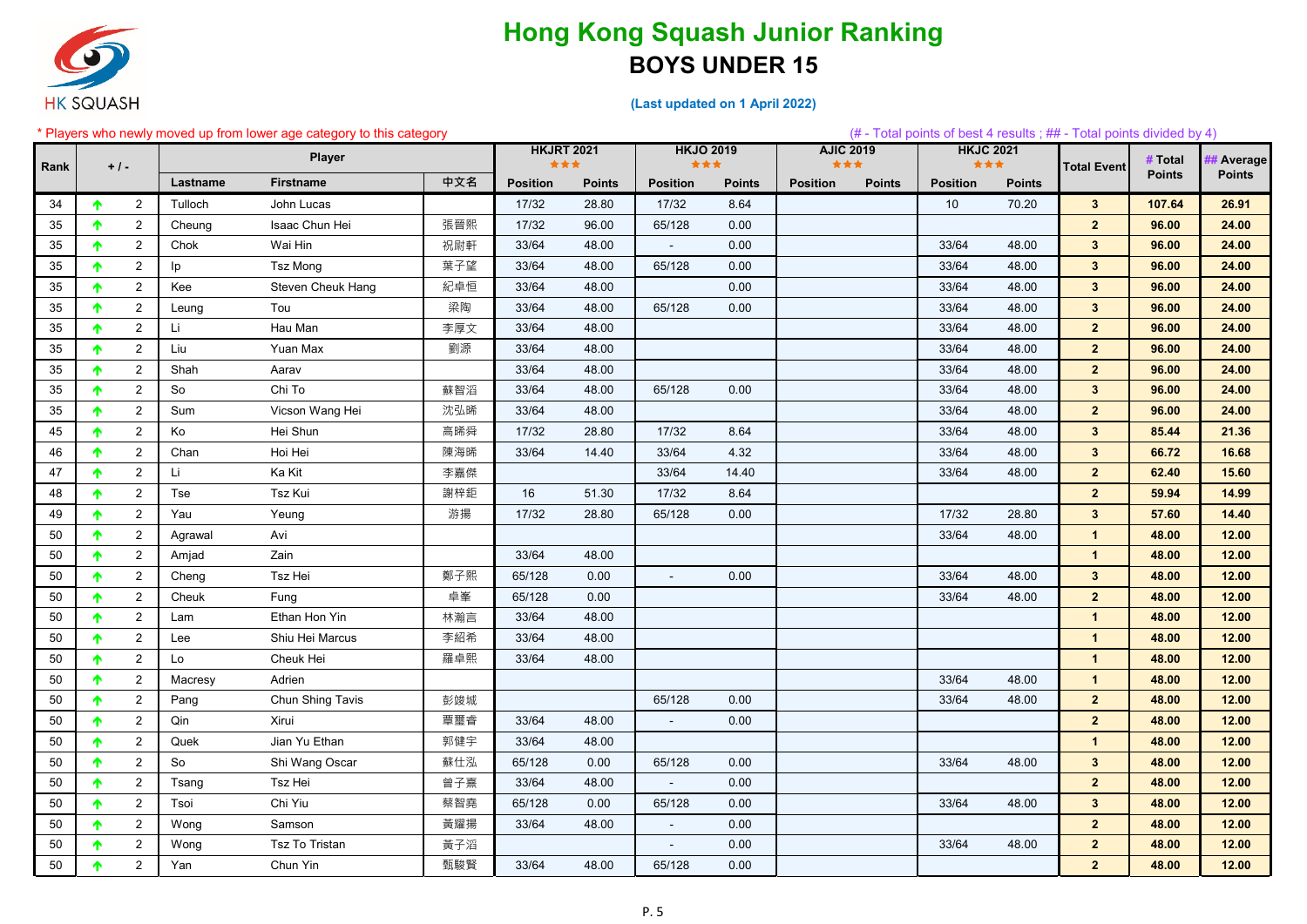

| * Players who newly moved up from lower age category to this category |                 |                |                |                     |     |                          |               |                         |               |                         |               |                         |               | $#$ - Total points of best 4 results; $#$ - Total points divided by 4) |               |               |
|-----------------------------------------------------------------------|-----------------|----------------|----------------|---------------------|-----|--------------------------|---------------|-------------------------|---------------|-------------------------|---------------|-------------------------|---------------|------------------------------------------------------------------------|---------------|---------------|
|                                                                       |                 |                |                | <b>Player</b>       |     | <b>HKJRT 2021</b><br>*** |               | <b>HKJO 2019</b><br>*** |               | <b>AJIC 2019</b><br>*** |               | <b>HKJC 2021</b><br>*** |               |                                                                        | # Total       | # Average     |
| Rank                                                                  | $+1-$           |                | Lastname       | <b>Firstname</b>    | 中文名 | <b>Position</b>          | <b>Points</b> | <b>Position</b>         | <b>Points</b> | <b>Position</b>         | <b>Points</b> | <b>Position</b>         | <b>Points</b> | <b>Total Event</b>                                                     | <b>Points</b> | <b>Points</b> |
| 67                                                                    |                 | $\sim$         | Bai            | Aaron Hao Ren       | 柏皓仁 | 33/64                    | 14.40         | $\sim$                  | 0.00          |                         |               | 17/32                   | 28.80         | 3 <sup>7</sup>                                                         | 43.20         | 10.80         |
| 67                                                                    | ♠               | $\mathbf{3}$   | Ng             | Man Hoi Max         | 吳文開 | 33/64                    | 14.40         |                         |               |                         |               | 17/32                   | 28.80         | $\overline{\mathbf{2}}$                                                | 43.20         | 10.80         |
| 69                                                                    | ♠               | $\overline{2}$ | Chow           | Chung Lam           | 周頌林 | 17/32                    | 28.80         | 17/32                   | 8.64          |                         |               |                         |               | 2 <sub>2</sub>                                                         | 37.44         | 9.36          |
| 70                                                                    |                 | $\blacksquare$ | Cheng          | <b>King Fung</b>    | 鄭景丰 | 33/64                    | 14.40         | 65/128                  | 0.00          |                         |               | 33/64                   | 14.40         | 3 <sup>1</sup>                                                         | 28.80         | 7.20          |
| 70                                                                    |                 | $\blacksquare$ | Chow           | <b>Ming Hin</b>     | 周銘軒 | 33/64                    | 14.40         | $\omega$                | 0.00          |                         |               | 33/64                   | 14.40         | 3 <sup>7</sup>                                                         | 28.80         | 7.20          |
| 70                                                                    |                 | $\sim$         | Chung          | Chi Hei             | 鍾志熙 | 33/64                    | 14.40         |                         |               |                         |               | 33/64                   | 14.40         | 2 <sup>1</sup>                                                         | 28.80         | 7.20          |
| 73                                                                    |                 | $\sim$         | Chan           | Yan Yu              | 陳恩宇 | 33/64                    | 14.40         |                         |               |                         |               |                         |               | $\mathbf{1}$                                                           | 14.40         | 3.60          |
| 73                                                                    |                 | $\sim$         | Chung          | Chi Yui             | 鍾志睿 | 65/128                   | 0.00          |                         |               |                         |               | 33/64                   | 14.40         | $\overline{2}$                                                         | 14.40         | 3.60          |
| 73                                                                    | ₩               | $\overline{1}$ | Kundamal       | Khiron              |     | 33/64                    | 14.40         |                         |               |                         |               |                         |               | $\mathbf{1}$                                                           | 14.40         | 3.60          |
| 73                                                                    |                 | $\blacksquare$ | -Li            | <b>Ka Hing</b>      | 李嘉興 | 33/64                    | 14.40         | 65/128                  | 0.00          |                         |               | 65/128                  | 0.00          | 3 <sup>7</sup>                                                         | 14.40         | 3.60          |
| 73                                                                    | w               | $\mathbf{1}$   | Ngan           | Xyan                | 顏崇恩 |                          |               | 33/64                   | 14.40         |                         |               |                         |               | $\mathbf{1}$                                                           | 14.40         | 3.60          |
| 73                                                                    | J               | $\mathbf{1}$   | Sheethal Kumar | Palash              |     | 33/64                    | 14.40         |                         |               |                         |               |                         |               | $\mathbf{1}$                                                           | 14.40         | 3.60          |
| 73                                                                    | ₩               | $\overline{1}$ | Tam            | Wai Pui             | 談煒培 | 65/128                   | 0.00          |                         |               |                         |               | 33/64                   | 14.40         | $\overline{2}$                                                         | 14.40         | 3.60          |
| 73                                                                    | ₩               | $\overline{1}$ | Yow            | Preston Chun Yin    | 邱進賢 | 33/64                    | 14.40         |                         |               |                         |               |                         |               | $\mathbf{1}$                                                           | 14.40         | 3.60          |
| 81                                                                    |                 | $\overline{4}$ | Cheung         | Kasper              | 張晉匡 |                          |               | 17/32                   | 8.64          |                         |               |                         |               | $\mathbf{1}$                                                           | 8.64          | 2.16          |
| 82                                                                    | J               | $\overline{4}$ | Chan           | Nok Yat             | 陳諾一 |                          |               | 65/128                  | 0.00          |                         |               |                         |               | $\mathbf{1}$                                                           | 0.00          | 0.00          |
| 82                                                                    | J               | $\overline{4}$ | Chang          | Ka Hei              | 曾嘉希 | 65/128                   | 0.00          |                         |               |                         |               |                         |               | $\mathbf{1}$                                                           | 0.00          | 0.00          |
| 82                                                                    |                 | $\overline{4}$ | Cheung         | Pak To              | 張栢圖 |                          |               | 65/128                  | 0.00          |                         |               |                         |               | $\mathbf{1}$                                                           | 0.00          | 0.00          |
| 82                                                                    | J               | $\overline{4}$ | Hui            | Yu Yiu              | 許譽耀 |                          |               | 65/128                  | 0.00          |                         |               |                         |               | $\mathbf{1}$                                                           | 0.00          | 0.00          |
| 82                                                                    | J               | $\overline{4}$ | Ko             | Nathan Hans         | 高天衡 |                          |               | 65/128                  | 0.00          |                         |               |                         |               | $\mathbf{1}$                                                           | 0.00          | 0.00          |
| 82                                                                    |                 | $\overline{4}$ | Leung          | William             | 梁德廉 | 65/128                   | 0.00          |                         |               |                         |               |                         |               | $\mathbf{1}$                                                           | 0.00          | 0.00          |
| 82                                                                    | J               | $\overline{4}$ | Li             | Sun Hong Ryan       | 李淳康 |                          |               | 65/128                  | 0.00          |                         |               |                         |               | $\mathbf{1}$                                                           | 0.00          | 0.00          |
| 82                                                                    | J               | $\overline{4}$ | Li.            | <b>Tsz Chung</b>    | 李梓充 |                          |               | $\sim$                  | 0.00          |                         |               |                         |               | $\mathbf{1}$                                                           | 0.00          | 0.00          |
| 82                                                                    |                 | $\overline{4}$ | Ng             | Ambrose             | 吳爾邦 | 65/128                   | 0.00          | 65/128                  | 0.00          |                         |               |                         |               | $\overline{2}$                                                         | 0.00          | 0.00          |
| 82                                                                    | $\blacklozenge$ | 4              | Ng             | Ho Yin              | 吳浩然 |                          |               | 65/128                  | 0.00          |                         |               |                         |               | $\mathbf{1}$                                                           | 0.00          | 0.00          |
| 82                                                                    | J               | $\overline{4}$ | Tam            | Yue Long            | 譚悅朗 |                          |               | 65/128                  | 0.00          |                         |               |                         |               | $\mathbf{1}$                                                           | 0.00          | 0.00          |
| 82                                                                    | J               | $\overline{4}$ | Tong           | Savant              | 湯饈筵 | 65/128                   | 0.00          | 65/128                  | 0.00          |                         |               |                         |               | $\overline{2}$                                                         | 0.00          | 0.00          |
| 82                                                                    | -Ja             | $\overline{4}$ | Tsang          | Yeung Yi Cyrus      | 曾揚懿 |                          |               | 65/128                  | 0.00          |                         |               |                         |               | $\mathbf{1}$                                                           | 0.00          | 0.00          |
| 82                                                                    | J.              | $\overline{4}$ | Tseng          | O Him               | 曾傲謙 |                          |               | $\sim$                  | 0.00          |                         |               |                         |               | $\mathbf{1}$                                                           | 0.00          | 0.00          |
| 82                                                                    | J.              | $\overline{4}$ | Wong           | Ming Hin            | 王銘軒 |                          |               | $\sim$                  | 0.00          |                         |               |                         |               | $\mathbf{1}$                                                           | 0.00          | 0.00          |
| 82                                                                    | -Ja             | $\overline{4}$ | Wong           | Yik Hong            | 王翊匡 | 65/128                   | 0.00          |                         | 0.00          |                         |               |                         |               | 2 <sub>2</sub>                                                         | 0.00          | 0.00          |
| 82                                                                    |                 | $\overline{4}$ | Woo            | Sebastian Jing Kang | 吳景康 | $\blacksquare$           | 0.00          |                         |               |                         |               |                         |               | $\mathbf{1}$                                                           | 0.00          | 0.00          |
| 82                                                                    | J               | $\overline{4}$ | Yap            | Tsz Ki              | 葉子祈 |                          |               | $\sim$                  | 0.00          |                         |               |                         |               | $\mathbf{1}$                                                           | 0.00          | 0.00          |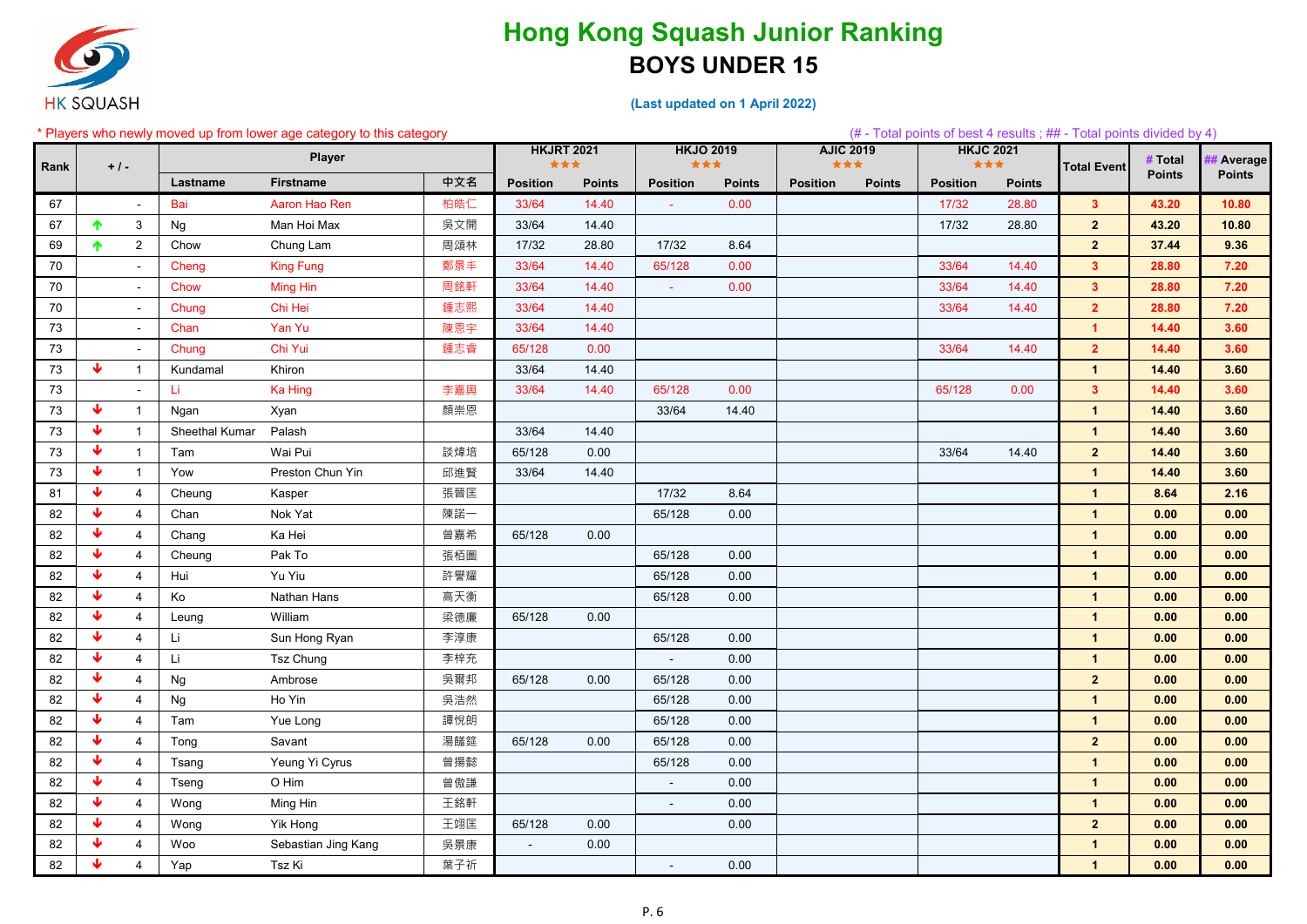

|                 |                                 |          | Players who newly moved up from lower age category to this category |     |                          |               |                         |               |                         |               |                 |                         | $(\#$ - Total points of best 4 results; ## - Total points divided by 4) |               |                |
|-----------------|---------------------------------|----------|---------------------------------------------------------------------|-----|--------------------------|---------------|-------------------------|---------------|-------------------------|---------------|-----------------|-------------------------|-------------------------------------------------------------------------|---------------|----------------|
| Rank            | $+1-$                           |          | Player                                                              |     | <b>HKJRT 2021</b><br>*** |               | <b>HKJO 2019</b><br>*** |               | <b>AJIC 2019</b><br>*** |               |                 | <b>HKJC 2021</b><br>*** | <b>Total Event</b>                                                      | # Total       | <b>Average</b> |
|                 |                                 | Lastname | <b>Firstname</b>                                                    | 中文名 | <b>Position</b>          | <b>Points</b> | <b>Position</b>         | <b>Points</b> | <b>Position</b>         | <b>Points</b> | <b>Position</b> | <b>Points</b>           |                                                                         | <b>Points</b> | <b>Points</b>  |
| $\mathbf{1}$    | $\sim$                          | Huang    | <b>Sidney Victor</b>                                                | 黃子豐 | $\overline{4}$           | 603.00        | 8                       | 97.20         |                         |               |                 | 1620.00                 | $3\phantom{.0}$                                                         | 2320.20       | 580.05         |
| $\overline{2}$  | $\blacksquare$                  | Wai      | Pak Lam                                                             | 衞柏霖 | $\overline{2}$           | 1080.00       | 9/16                    | 64.80         |                         |               | $\overline{2}$  | 1080.00                 | $3\phantom{a}$                                                          | 2224.80       | 556.20         |
| 3               | $\mathbf{1}$                    | Yuen     | Tsz Long                                                            | 袁梓朗 | $\overline{1}$           | 486.00        | 33/64                   | 14.40         |                         |               |                 | 486.00                  | $3\phantom{a}$                                                          | 986.40        | 246.60         |
| 4               | $\mathbf{1}$<br>♠               | Ho       | Chun Hin                                                            | 賀進軒 | 11                       | 225.00        | 17/32                   | 28.80         |                         |               | 6               | 432.00                  | $3\phantom{.0}$                                                         | 685.80        | 171.45         |
| 5               | $\mathbf{1}$<br>↑               | Leung    | Shun Wa Ethan                                                       | 梁迅華 | 8                        | 324.00        | 17/32                   | 28.80         |                         |               | 8               | 324.00                  | $3\overline{3}$                                                         | 676.80        | 169.20         |
| 6               | $\mathbf{1}$                    | Kwan     | Wan Lok                                                             | 關允樂 | 13                       | 207.00        | 17/32                   | 28.80         |                         |               |                 | 387.00                  | $3\phantom{a}$                                                          | 622.80        | 155.70         |
| $\overline{7}$  | $\mathbf{1}$<br>♠               | Cheng    | August Huan-Chen                                                    | 鄭峘真 | 3                        | 243.00        | 33/64                   | 14.40         |                         |               | $\overline{2}$  | 324.00                  | $\mathbf{3}$                                                            | 581.40        | 145.35         |
| 8               | $\mathbf{1}$                    | Wong     | Wai Chak                                                            | 黃偉澤 | 2                        | 324.00        | 65/128                  | 0.00          |                         |               | 12              | 216.00                  | $\mathbf{3}$                                                            | 540.00        | 135.00         |
| 9               | $\mathbf{1}$<br>́↑              | Hong     | <b>Tsz Ching</b>                                                    | 康子晴 | 10                       | 234.00        | 17/32                   | 28.80         |                         |               | 11              | 225.00                  | $3\phantom{.0}$                                                         | 487.80        | 121.95         |
| 10 <sup>°</sup> | $\mathbf{1}$<br>$\bullet$       | Lau      | Hin Chung                                                           | 劉衍松 | $\overline{4}$           | 180.90        | 33/64                   | 14.40         |                         |               | 3               | 243.00                  | $3\phantom{.0}$                                                         | 438.30        | 109.58         |
| 11              | $\mathbf{1}$<br>́↑              | Chan     | Chi Him                                                             | 陳智謙 | 12                       | 216.00        | 17/32                   | 28.80         |                         |               | 15              | 189.00                  | $3\phantom{.0}$                                                         | 433.80        | 108.45         |
| 11              | $\mathbf{1}$<br>↑               | Li       | Kyle                                                                | 李希迅 | 14                       | 198.00        | 9/16                    | 64.80         |                         |               | 16              | 171.00                  | $3\phantom{a}$                                                          | 433.80        | 108.45         |
| 13              | $\mathbf{1}$                    | Yeung    | Tsung Chit Karson                                                   | 楊淙捷 | 17/32                    | 96.00         | 17/32                   | 28.80         |                         |               | 13              | 207.00                  | $3\phantom{.0}$                                                         | 331.80        | 82.95          |
| 14              | $\overline{1}$<br>♠             | Liang    | Chun Wai                                                            | 梁晉瑋 | 17/32                    | 96.00         | 33/64                   | 14.40         |                         |               | 14              | 198.00                  | $3\phantom{a}$                                                          | 308.40        | 77.10          |
| 15              | $\mathbf 1$                     | Lee      | Yuk Hei                                                             | 李昱希 |                          | 0.00          | 17/32                   | 28.80         |                         |               | 9               | 270.00                  | $3\phantom{a}$                                                          | 298.80        | 74.70          |
| 16              | $\mathbf{1}$                    | Cheng    | Yat Hin                                                             | 鄭逸軒 | 17/32                    | 96.00         | 33/64                   | 14.40         |                         |               | 17/32           | 96.00                   | $3\phantom{.0}$                                                         | 206.40        | 51.60          |
| 16              | $\mathbf{1}$<br>́↑              | Chu      | Ho Ching                                                            | 朱浩正 | 17/32                    | 96.00         | 33/64                   | 14.40         |                         |               | 17/32           | 96.00                   | $3\phantom{.0}$                                                         | 206.40        | 51.60          |
| 16              | $\mathbf{1}$                    | Feng     | Wei Tao                                                             | 馮維韜 | 17/32                    | 96.00         | 33/64                   | 14.40         |                         |               | 17/32           | 96.00                   | $3\phantom{.0}$                                                         | 206.40        | 51.60          |
| 16              | $\mathbf{1}$<br>↑               | Lau      | Ka Leung Michael                                                    | 劉嘉亮 | 17/32                    | 96.00         | 33/64                   | 14.40         |                         |               | 17/32           | 96.00                   | $\mathbf{3}$                                                            | 206.40        | 51.60          |
| 16              | 1                               | Li.      | Hau Ching                                                           | 李厚靖 | 17/32                    | 96.00         | 33/64                   | 14.40         |                         |               | 17/32           | 96.00                   | $3\phantom{.0}$                                                         | 206.40        | 51.60          |
| 16              | $\mathbf{1}$                    | Lip      | Tsz Ho                                                              | 聶子皓 | 17/32                    | 96.00         | 33/64                   | 14.40         |                         |               | 17/32           | 96.00                   | $3\phantom{.0}$                                                         | 206.40        | 51.60          |
| 22              | $\mathbf 1$                     | Leung    | Nok Hei                                                             | 梁諾希 | 17/32                    | 96.00         |                         |               |                         |               | 17/32           | 96.00                   | 2 <sub>2</sub>                                                          | 192.00        | 48.00          |
| 22              | $\mathbf{1}$<br>♠               | Li       | Ho Sum                                                              | 李浩琛 | 17/32                    | 96.00         | 65/128                  | 0.00          |                         |               | 17/32           | 96.00                   | $3\phantom{.0}$                                                         | 192.00        | 48.00          |
| 24              | $\mathbf{1}$<br>T.              | Cheung   | Chi Yan                                                             | 張智仁 | 9                        | 81.00         | 33/64                   | 14.40         |                         |               | 17/32           | 96.00                   | $3\phantom{.0}$                                                         | 191.40        | 47.85          |
| 25              | $\mathbf{1}$                    | Chan     | Wai Him                                                             | 陳偉謙 | 33/64                    | 48.00         | 33/64                   | 14.40         |                         |               | 17/32           | 96.00                   | $3\phantom{a}$                                                          | 158.40        | 39.60          |
| 26              | ↑<br>$\mathbf 1$                | Tam      | Yau Ming                                                            | 譚佑銘 | 8                        | 97.20         |                         |               |                         |               | 33/64           | 48.00                   | 2 <sup>2</sup>                                                          | 145.20        | 36.30          |
| 27              | $\mathbf{1}$<br>T.              | Au       | Pak Lun                                                             | 區柏麟 | 33/64                    | 48.00         | 65/128                  | 0.00          |                         |               | 17/32           | 96.00                   | $3^{\circ}$                                                             | 144.00        | 36.00          |
| 27              | $\overline{1}$<br>♠             | Chan     | Chun Hei                                                            | 陳俊熙 | 17/32                    | 96.00         | 65/128                  | 0.00          |                         |               | 33/64           | 48.00                   | $3\phantom{.0}$                                                         | 144.00        | 36.00          |
| 27              | 个<br>$\mathbf{1}$               | Cheung   | Wai Lok Nathan                                                      | 張瑋樂 | 17/32                    | 96.00         |                         |               |                         |               | 33/64           | 48.00                   | $\mathbf{2}$                                                            | 144.00        | 36.00          |
| 27              | $\mathbf{1}$<br>$\bullet$       | Wong     | Yat Him                                                             | 黃逸謙 | 33/64                    | 48.00         | 65/128                  | 0.00          |                         |               | 17/32           | 96.00                   | $3\phantom{a}$                                                          | 144.00        | 36.00          |
| 31              | $\blacksquare$                  | Tin      | Chung Hei Andy                                                      | 田鍾希 | 11                       | 67.50         | 65/128                  | 0.00          |                         |               | 12 <sup>°</sup> | 64.80                   | 3 <sup>1</sup>                                                          | 132.30        | 33.08          |
| 32              | $\overline{1}$<br>ᠰ             | Fung     | Chi Kin                                                             | 馮智健 |                          |               | 33/64                   | 14.40         |                         |               | 17/32           | 96.00                   | $\overline{2}$                                                          | 110.40        | 27.60          |
| 32              | $\mathbf{1}$<br>$\blacklozenge$ | Fung     | Leong Hoi                                                           | 馮亮凱 | 33/64                    | 48.00         | 33/64                   | 14.40         |                         |               | 33/64           | 48.00                   | $3\phantom{.0}$                                                         | 110.40        | 27.60          |
| 34              | $\mathbf{1}$<br>Ϋ.              | Cassidy  | Cameron                                                             | 林亦嘉 | 33/64                    | 48.00         |                         |               |                         |               | 33/64           | 48.00                   | $\overline{2}$                                                          | 96.00         | 24.00          |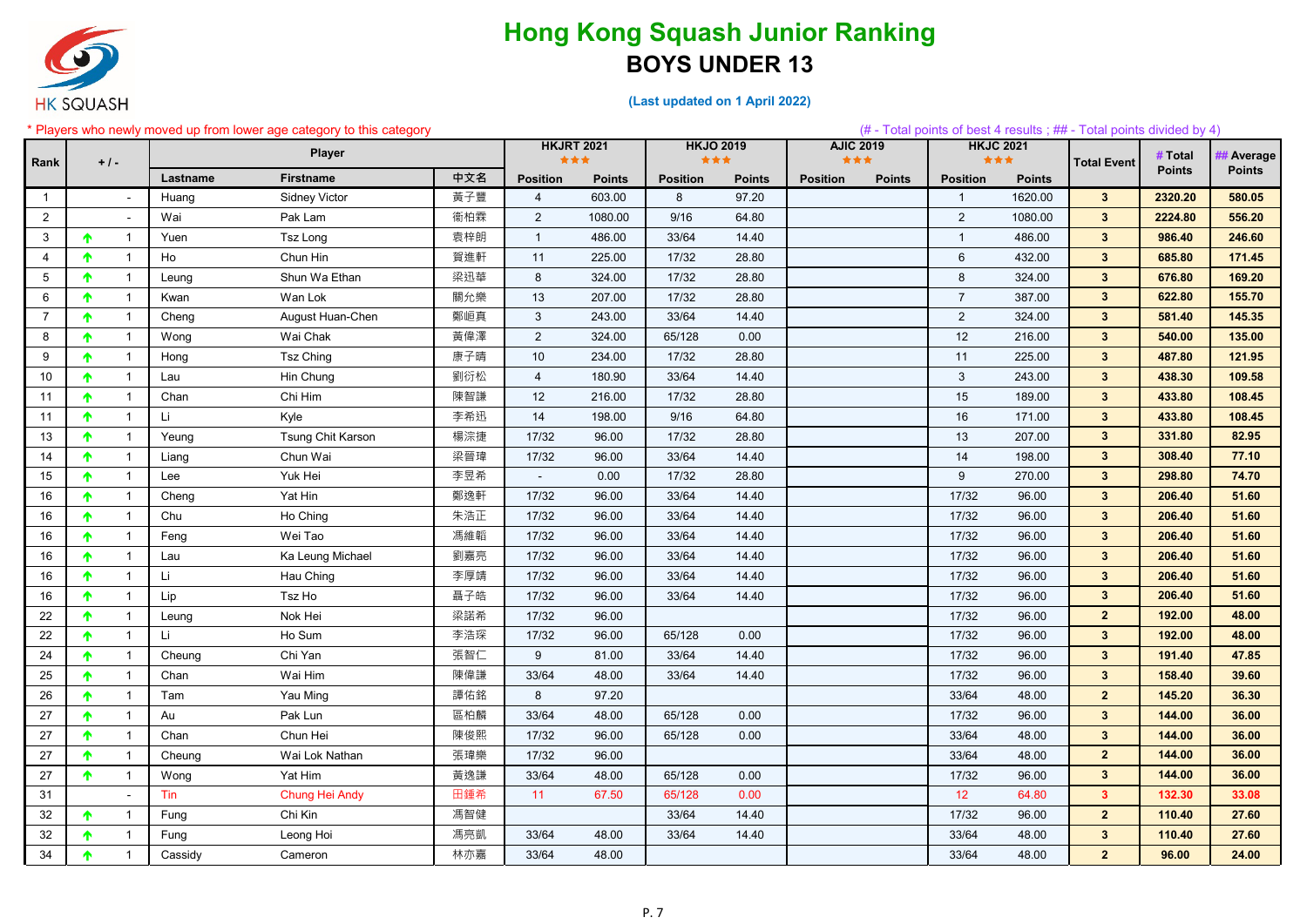

|      |                                 |           | Players who newly moved up from lower age category to this category |      |                 |                   |                         |               |                 |                         |                         |               | $(\#$ - Total points of best 4 results; ## - Total points divided by 4) |               |               |
|------|---------------------------------|-----------|---------------------------------------------------------------------|------|-----------------|-------------------|-------------------------|---------------|-----------------|-------------------------|-------------------------|---------------|-------------------------------------------------------------------------|---------------|---------------|
| Rank | $+1-$                           |           | <b>Player</b>                                                       |      | ***             | <b>HKJRT 2021</b> | <b>HKJO 2019</b><br>*** |               |                 | <b>AJIC 2019</b><br>*** | <b>HKJC 2021</b><br>*** |               | <b>Total Event</b>                                                      | # Total       | # Average     |
|      |                                 | Lastname  | <b>Firstname</b>                                                    | 中文名  | <b>Position</b> | <b>Points</b>     | <b>Position</b>         | <b>Points</b> | <b>Position</b> | <b>Points</b>           | <b>Position</b>         | <b>Points</b> |                                                                         | <b>Points</b> | <b>Points</b> |
| 34   | $\overline{1}$<br>$\bullet$     | Chan      | Man Fung                                                            | 陳文丰  | 33/64           | 48.00             |                         |               |                 |                         | 33/64                   | 48.00         | $2\overline{ }$                                                         | 96.00         | 24.00         |
| 34   | ↑                               | Chu       | Wai Ho                                                              | 朱煒豪  | 33/64           | 48.00             | 65/128                  | 0.00          |                 |                         | 33/64                   | 48.00         | $3\phantom{a}$                                                          | 96.00         | 24.00         |
| 34   | <b>T</b>                        | Eze       | Chike Jayden                                                        | 謝和翰  | 33/64           | 48.00             | 65/128                  | 0.00          |                 |                         | 33/64                   | 48.00         | $3\phantom{a}$                                                          | 96.00         | 24.00         |
| 34   | <b>T</b>                        | Law       | Yu Sing                                                             | 羅羽昇  | 33/64           | 48.00             |                         |               |                 |                         | 33/64                   | 48.00         | $\overline{2}$                                                          | 96.00         | 24.00         |
| 34   | $\mathbf{1}$<br>↑               | Wong      | So Fung                                                             | 黃數豐  | 33/64           | 48.00             | 65/128                  | 0.00          |                 |                         | 33/64                   | 48.00         | $3\phantom{a}$                                                          | 96.00         | 24.00         |
| 40   | $\overline{4}$<br><b>T</b>      | Chong     | Ho Ting Aiden                                                       | 莊浩廷  | 14              | 59.40             | $\sim$                  | 0.00          |                 |                         | 17/32                   | 28.80         | $3\phantom{a}$                                                          | 88.20         | 22.05         |
| 41   | $\sim$                          | Cheung    | <b>Yan Wing</b>                                                     | 張恩榮  | 17/32           | 28.80             |                         |               |                 |                         | 17/32                   | 28.80         | 2 <sup>2</sup>                                                          | 57.60         | 14.40         |
| 42   | $\mathbf{3}$                    | Chan      | Ming Yan                                                            | 陳銘恩  | 33/64           | 48.00             | 65/128                  | 0.00          |                 |                         |                         |               | 2 <sup>2</sup>                                                          | 48.00         | 12.00         |
| 42   | $\mathbf{3}$<br>$\blacklozenge$ | Chan      | Tin Nok Knox                                                        | 陳天諾  | 33/64           | 48.00             |                         |               |                 |                         | 65/128                  | 0.00          | $\overline{2}$                                                          | 48.00         | 12.00         |
| 42   | $\mathbf{3}$                    | Chen      | Andrew                                                              | 陳皓言  |                 |                   |                         |               |                 |                         | 33/64                   | 48.00         | $\mathbf{1}$                                                            | 48.00         | 12.00         |
| 42   | $\mathbf{3}$                    | Choi      | Darren                                                              | 蔡瑞禧  | 33/64           | 48.00             | 65/128                  | 0.00          |                 |                         |                         |               | $\overline{2}$                                                          | 48.00         | 12.00         |
| 42   | $\mathbf{3}$                    | Chow      | Yuk Hang                                                            | 周鈺鏗  | 65/128          | 0.00              | 65/128                  | 0.00          |                 |                         | 33/64                   | 48.00         | $3\phantom{.0}$                                                         | 48.00         | 12.00         |
| 42   | $\mathbf{3}$                    | Dong      | Li Ang                                                              | 董禮昂  | 65/128          | 0.00              | 65/128                  | 0.00          |                 |                         | 33/64                   | 48.00         | $3\phantom{a}$                                                          | 48.00         | 12.00         |
| 42   | $\mathbf{3}$                    | Fong      | Ka Chun Zen                                                         | 方嘉雟  | 33/64           | 48.00             |                         |               |                 |                         |                         |               | $\blacktriangleleft$                                                    | 48.00         | 12.00         |
| 42   | $\mathbf{3}$                    | Ho        | Chun Wing                                                           | 何縉穎  | 33/64           | 48.00             | 65/128                  | 0.00          |                 |                         |                         | 0.00          | $3\phantom{a}$                                                          | 48.00         | 12.00         |
| 42   | $\mathbf{3}$<br>^               | Ho        | Kwan Ho                                                             | 何鈞灝  | 65/128          | 0.00              |                         |               |                 |                         | 33/64                   | 48.00         | $\overline{2}$                                                          | 48.00         | 12.00         |
| 42   | $\mathbf{3}$                    | Hui       | Chi Lok                                                             | 許智樂  |                 |                   |                         |               |                 |                         | 33/64                   | 48.00         | $\overline{1}$                                                          | 48.00         | 12.00         |
| 42   | 3                               | Kinoshita | Akitoshi                                                            | 木下明俊 |                 | 0.00              | 65/128                  | 0.00          |                 |                         | 33/64                   | 48.00         | $3\phantom{.0}$                                                         | 48.00         | 12.00         |
| 42   | $\mathbf{3}$                    | Lam       | Lap Shun                                                            | 林立信  | 65/128          | 0.00              |                         |               |                 |                         | 33/64                   | 48.00         | $\overline{2}$                                                          | 48.00         | 12.00         |
| 42   | 3                               | Law       | <b>Tsz Long</b>                                                     | 羅子朗  | 33/64           | 48.00             |                         |               |                 |                         | 65/128                  | 0.00          | $2\overline{ }$                                                         | 48.00         | 12.00         |
| 42   | $\mathbf{3}$                    | Lo        | Man Hay                                                             | 盧萬羲  | $\blacksquare$  | 0.00              |                         |               |                 |                         | 33/64                   | 48.00         | $2\overline{ }$                                                         | 48.00         | 12.00         |
| 42   | $\mathbf{3}$                    | Luk       | Hei Man                                                             | 陸熙文  | 65/128          | 0.00              | 65/128                  | 0.00          |                 |                         | 33/64                   | 48.00         | $3\phantom{a}$                                                          | 48.00         | 12.00         |
| 42   | $\mathbf{3}$                    | Luo       | Ho Hin                                                              | 羅浩軒  | 33/64           | 48.00             | 65/128                  | 0.00          |                 |                         |                         |               | $\overline{2}$                                                          | 48.00         | 12.00         |
| 42   | $\mathbf{3}$                    | Mak       | Wai Fung                                                            | 麥煒豐  | 65/128          | 0.00              |                         |               |                 |                         | 33/64                   | 48.00         | $2\overline{ }$                                                         | 48.00         | 12.00         |
| 42   | $\mathbf{3}$                    | Tam       | Yat Yin                                                             | 譚日彥  | 33/64           | 48.00             |                         |               |                 |                         |                         |               | $\mathbf{1}$                                                            | 48.00         | 12.00         |
| 42   | 3<br>$\blacklozenge$            | Wong      | <b>Adrian Preston</b>                                               | 王康承  |                 |                   |                         |               |                 |                         | 33/64                   | 48.00         | $\mathbf{1}$                                                            | 48.00         | 12.00         |
| 42   | $\mathbf{3}$<br>$\blacklozenge$ | Wong      | Yin Chi Aurelius                                                    | 王延之  | $\blacksquare$  | 0.00              |                         |               |                 |                         | 33/64                   | 48.00         | $\overline{2}$                                                          | 48.00         | 12.00         |
| 42   | $\mathbf{3}$<br>$\blacklozenge$ | Woo       | Cheuk Wai                                                           | 胡倬維  | 33/64           | 48.00             | 65/128                  | 0.00          |                 |                         |                         | 0.00          | $3\phantom{a}$                                                          | 48.00         | 12.00         |
| 42   | $\mathbf{3}$<br>$\blacklozenge$ | Zheng     | Hansen Haochen                                                      | 鄭灝宸  |                 |                   |                         |               |                 |                         | 33/64                   | 48.00         | $\mathbf{1}$                                                            | 48.00         | 12.00         |
| 64   | $\blacksquare$                  | Lau       | Hin Wang                                                            | 劉衍宏  | 17/32           | 28.80             |                         |               |                 |                         | 33/64                   | 14.40         | 2 <sup>1</sup>                                                          | 43.20         | 10.80         |
| 64   | 6<br>$\blacklozenge$            | Sze To    | Kai Fung                                                            | 司徒棨鋒 | 33/64           | 14.40             | 65/128                  | 0.00          |                 |                         | 17/32                   | 28.80         | $3\phantom{.0}$                                                         | 43.20         | 10.80         |
| 66   | $5\overline{)}$                 | Hung      | Tak Ching                                                           | 孔德正  | 17/32           | 28.80             |                         |               |                 |                         | 65/128                  | 0.00          | $2\overline{ }$                                                         | 28.80         | 7.20          |
| 66   | $5\overline{)}$<br>↑            | Ong       | Zhe Hon                                                             | 王澤鎽  |                 |                   | 17/32                   | 28.80         |                 |                         |                         |               | $\mathbf{1}$                                                            | 28.80         | 7.20          |
| 66   | $5\phantom{.0}$<br>↑            | Yiu       | Cheuk Fung                                                          | 姚卓夆  | $\blacksquare$  | 0.00              |                         |               |                 |                         | 17/32                   | 28.80         | $2\overline{ }$                                                         | 28.80         | 7.20          |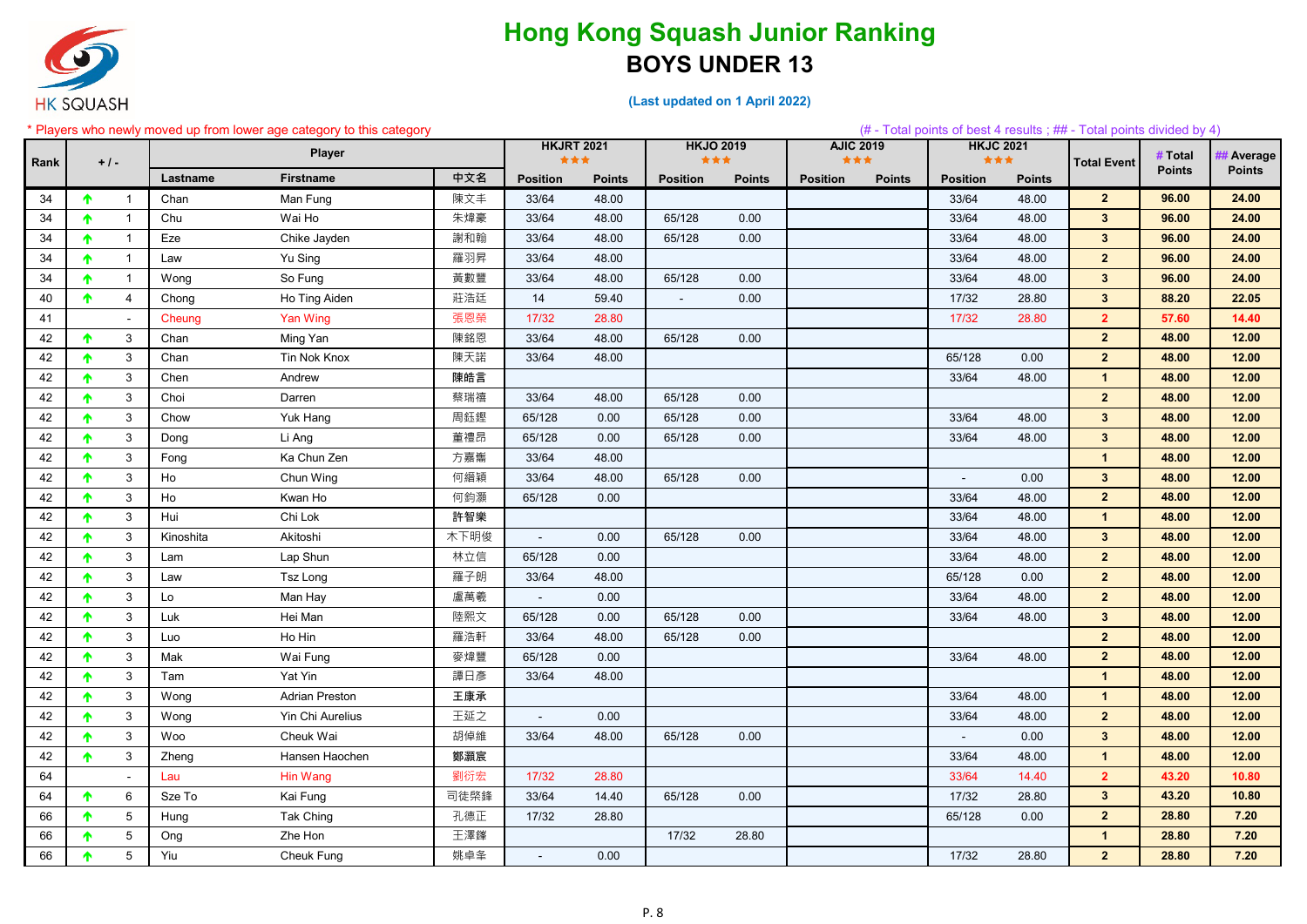

|      |                             |           | * Players who newly moved up from lower age category to this category |      |                   |               |                         |               |                         |               |                         |               | (# - Total points of best 4 results; ## - Total points divided by 4) |               |                |
|------|-----------------------------|-----------|-----------------------------------------------------------------------|------|-------------------|---------------|-------------------------|---------------|-------------------------|---------------|-------------------------|---------------|----------------------------------------------------------------------|---------------|----------------|
| Rank | $+$ / -                     |           | <b>Player</b>                                                         |      | <b>HKJRT 2021</b> | ***           | <b>HKJO 2019</b><br>*** |               | <b>AJIC 2019</b><br>*** |               | <b>HKJC 2021</b><br>*** |               | <b>Total Event</b>                                                   | # Total       | <b>Average</b> |
|      |                             | Lastname  | <b>Firstname</b>                                                      | 中文名  | <b>Position</b>   | <b>Points</b> | <b>Position</b>         | <b>Points</b> | <b>Position</b>         | <b>Points</b> | <b>Position</b>         | <b>Points</b> |                                                                      | <b>Points</b> | <b>Points</b>  |
| 69   | $5\overline{)}$             | Au        | Pak Ki                                                                | 區柏麒  | 65/128            | 0.00          | 33/64                   | 14.40         |                         |               | 65/128                  | 0.00          | $3\phantom{a}$                                                       | 14.40         | 3.60           |
| 69   | $5\phantom{.0}$<br>↑        | Fung      | Tak Ching                                                             | 馮德政  | 65/128            | 0.00          | 33/64                   | 14.40         |                         |               | 65/128                  | 0.00          | $3\phantom{a}$                                                       | 14.40         | 3.60           |
| 69   | $5\overline{)}$             | Ho        | Ho Fai Alfred                                                         | 何昊暉  |                   |               | 33/64                   | 14.40         |                         |               |                         |               | $\mathbf{1}$                                                         | 14.40         | 3.60           |
| 69   | $5\overline{)}$<br>↑        | Lam       | Elliott                                                               | 林敬熹  | 65/128            | 0.00          | 33/64                   | 14.40         |                         |               | 65/128                  | 0.00          | $\mathbf{3}$                                                         | 14.40         | 3.60           |
| 69   | $5\overline{)}$<br>↑        | Lee       | Chun Yin                                                              | 李俊賢  | 65/128            | 0.00          |                         |               |                         |               | 33/64                   | 14.40         | $\overline{2}$                                                       | 14.40         | 3.60           |
| 69   | 5 <sup>5</sup>              | Lo        | Yat Fung                                                              | 盧溢楓  |                   |               | 33/64                   | 14.40         |                         |               |                         |               | $\blacktriangleleft$                                                 | 14.40         | 3.60           |
| 69   | $5\phantom{.0}$<br>↑        | Mak       | Kin To James                                                          | 麥健韜  |                   |               | 33/64                   | 14.40         |                         |               |                         |               | $\overline{1}$                                                       | 14.40         | 3.60           |
| 69   | $\blacksquare$              | Park      | Yongho Joshua                                                         |      | $\sim$            | 0.00          |                         |               |                         |               | 33/64                   | 14.40         | $\overline{2}$                                                       | 14.40         | 3.60           |
| 69   | $5\overline{)}$<br>个        | Tsang     | Ting Hei                                                              | 曾庭熙  |                   |               | 33/64                   | 14.40         |                         |               |                         |               | $\mathbf{1}$                                                         | 14.40         | 3.60           |
| 69   | $5\phantom{.0}$<br>T.       | Wong      | Ka Ho                                                                 | 黃家灝  | 33/64             | 14.40         |                         |               |                         |               | $\blacksquare$          | 0.00          | $\overline{2}$                                                       | 14.40         | 3.60           |
| 79   | $\overline{4}$<br>个         | Chan      | Chun Hym Joshua                                                       | 陳雋謙  | 65/128            | 0.00          | 65/128                  | 0.00          |                         |               |                         |               | $\overline{2}$                                                       | 0.00          | 0.00           |
| 79   | $\sim$                      | Chan      | Ho Ting                                                               | 陳澔廷  | 65/128            | 0.00          |                         |               |                         |               |                         |               | $\blacktriangleleft$                                                 | 0.00          | 0.00           |
| 79   | $\overline{4}$              | Chan      | Lucas                                                                 | 陳曉傑  | 65/128            | 0.00          |                         |               |                         |               |                         |               | $\mathbf{1}$                                                         | 0.00          | 0.00           |
| 79   | $\overline{4}$<br>♠         | Chan      | Marcus Lut Yin                                                        | 陳律言  | 65/128            | 0.00          | $\blacksquare$          | 0.00          |                         |               |                         |               | $\overline{2}$                                                       | 0.00          | 0.00           |
| 79   | $\overline{4}$<br>↑         | Chan      | Xavier                                                                | 陳劭翀  |                   |               | 65/128                  | 0.00          |                         |               |                         |               | $\mathbf{1}$                                                         | 0.00          | 0.00           |
| 79   | $\overline{4}$<br>♠         | Cheung    | Chun Ho                                                               | 張進豪  |                   |               | 65/128                  | 0.00          |                         |               |                         |               | $\blacktriangleleft$                                                 | 0.00          | 0.00           |
| 79   | $\overline{4}$<br>↑         | Chong     | Tsz Lok                                                               | 莊子樂  | 65/128            | 0.00          |                         |               |                         |               |                         |               | $\mathbf{1}$                                                         | 0.00          | 0.00           |
| 79   | $\overline{4}$<br>↑         | Chow      | Chun Sang                                                             | 周晉生  |                   |               | 65/128                  | 0.00          |                         |               |                         |               | $\mathbf{1}$                                                         | 0.00          | 0.00           |
| 79   | $\overline{4}$<br>♠         | Fu        | Pak Kiu                                                               | 傅珀翹  | $\blacksquare$    | 0.00          |                         |               |                         |               |                         |               | $\overline{1}$                                                       | 0.00          | 0.00           |
| 79   | 4                           | Fung      | Long Yiu                                                              | 馮朗耀  | 65/128            | 0.00          |                         |               |                         |               |                         |               | $\overline{1}$                                                       | 0.00          | 0.00           |
| 79   | $\overline{4}$<br>♠         | Gupta     | Hardik                                                                |      | 65/128            | 0.00          |                         |               |                         |               | 65/128                  | 0.00          | $\overline{2}$                                                       | 0.00          | 0.00           |
| 79   | $\overline{4}$              | Ho        | Ka Him                                                                | 何嘉謙  |                   |               | 65/128                  | 0.00          |                         |               |                         |               | $\mathbf{1}$                                                         | 0.00          | 0.00           |
| 79   | $\overline{4}$              | Kirpalani | Shaun                                                                 |      |                   |               |                         |               |                         |               |                         | 0.00          | $\mathbf{1}$                                                         | 0.00          | 0.00           |
| 79   | $\overline{4}$<br>↑         | Kwok      | Hin Yeung                                                             | 郭衍揚  | 65/128            | 0.00          |                         |               |                         |               |                         |               | $\mathbf{1}$                                                         | 0.00          | 0.00           |
| 79   | $\overline{4}$<br>↑         | Lai       | Nexxus                                                                | 黎澤霆  | 65/128            | 0.00          |                         |               |                         |               |                         |               | $\mathbf{1}$                                                         | 0.00          | 0.00           |
| 79   |                             | Lam       | <b>Wang Chak</b>                                                      | 林泓澤  |                   |               | 65/128                  | 0.00          |                         |               |                         |               | $\mathbf{1}$                                                         | 0.00          | 0.00           |
| 79   | $\overline{4}$<br>$\bullet$ | Lee       | Chun Tak                                                              | 李俊德  | 65/128            | 0.00          |                         |               |                         |               | 65/128                  | 0.00          | $\overline{2}$                                                       | 0.00          | 0.00           |
| 79   | $\overline{4}$<br>$\bullet$ | Leung     | Phoebus                                                               | 梁峻杰  | 65/128            | 0.00          |                         |               |                         |               | 65/128                  | 0.00          | $\overline{2}$                                                       | 0.00          | 0.00           |
| 79   | $\overline{4}$<br>T.        | Li        | Daniel Sun Hei                                                        | 李淳熙  |                   |               | 65/128                  | 0.00          |                         |               |                         |               | $\mathbf{1}$                                                         | 0.00          | 0.00           |
| 79   | $\overline{4}$<br>$\bullet$ | Li.       | Leung Yin                                                             | 李亮賢  |                   |               | 65/128                  | 0.00          |                         |               |                         |               | $\overline{1}$                                                       | 0.00          | 0.00           |
| 79   | $\overline{4}$<br>$\bullet$ | Lu        | Tsz Yeung                                                             | 盧子陽  | 65/128            | 0.00          | 65/128                  | 0.00          |                         |               |                         |               | $\overline{2}$                                                       | 0.00          | 0.00           |
| 79   | $\overline{4}$              | Poon      | Wai Hang                                                              | 潘維亨  |                   |               | 65/128                  | 0.00          |                         |               |                         |               | $\mathbf{1}$                                                         | 0.00          | 0.00           |
| 79   | $\overline{4}$<br>$\bullet$ | Szeto     | Anton                                                                 | 司徒乾元 |                   |               |                         |               |                         |               | $\sim$                  | 0.00          | $\mathbf{1}$                                                         | 0.00          | 0.00           |
| 79   | $\overline{4}$<br>$\bullet$ | Tam       | Lok Tin Rex                                                           | 譚樂天  | $\sim$            | 0.00          |                         |               |                         |               | 65/128                  | 0.00          | $\overline{2}$                                                       | 0.00          | 0.00           |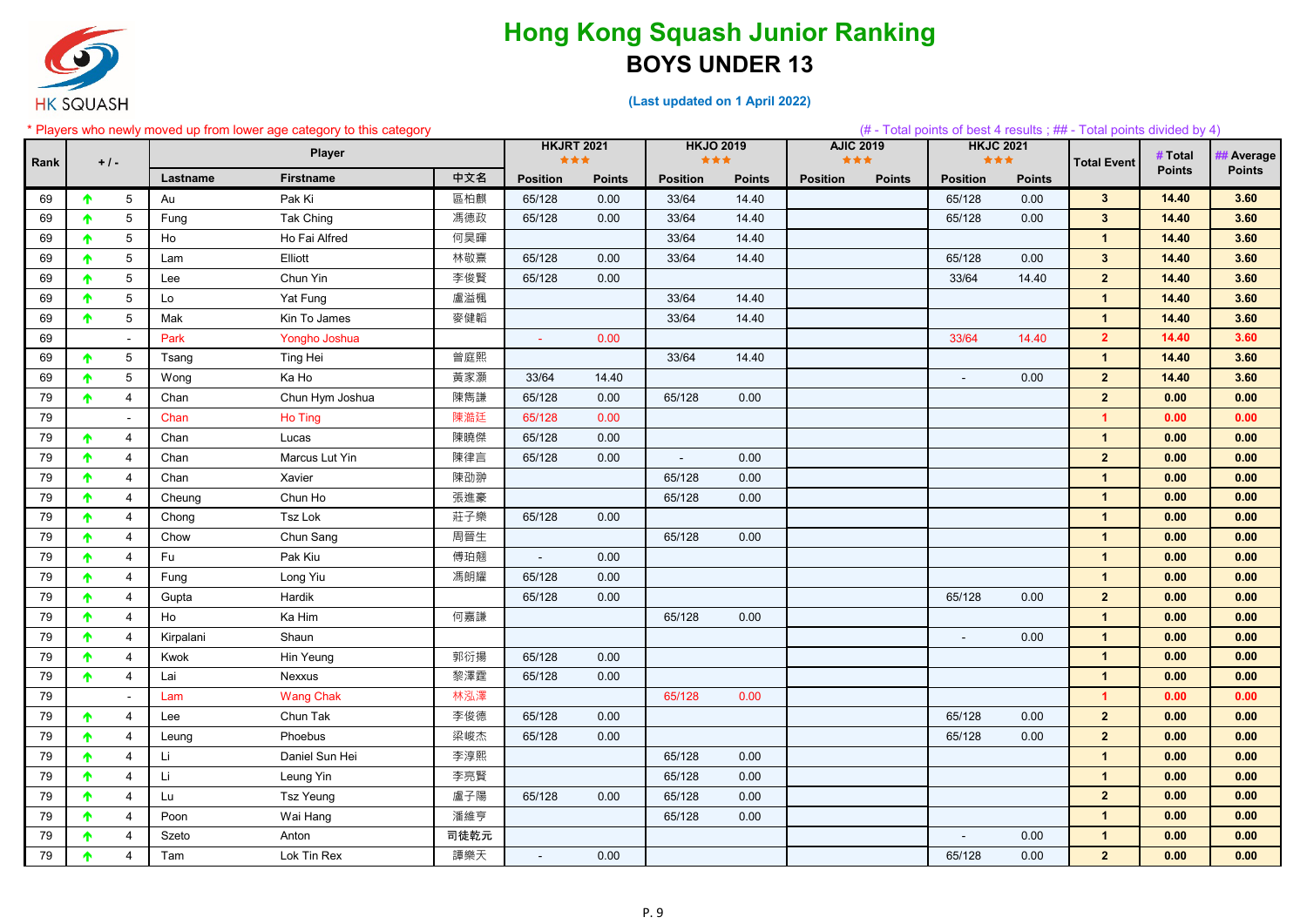

|      |         |                          |          | * Players who newly moved up from lower age category to this category |     |                          |               |                         |               |                         |               | $#$ - Total points of best 4 results; $#$ - Total points divided by 4) |               |                    |               |                  |
|------|---------|--------------------------|----------|-----------------------------------------------------------------------|-----|--------------------------|---------------|-------------------------|---------------|-------------------------|---------------|------------------------------------------------------------------------|---------------|--------------------|---------------|------------------|
| Rank | $+$ / - |                          |          | <b>Player</b>                                                         |     | <b>HKJRT 2021</b><br>*** |               | <b>HKJO 2019</b><br>*** |               | <b>AJIC 2019</b><br>*** |               | <b>HKJC 2021</b><br>***                                                |               | <b>Total Event</b> | # Total       | <b># Average</b> |
|      |         |                          | Lastname | <b>Firstname</b>                                                      | 中文名 | <b>Position</b>          | <b>Points</b> | <b>Position</b>         | <b>Points</b> | <b>Position</b>         | <b>Points</b> | <b>Position</b>                                                        | <b>Points</b> |                    | <b>Points</b> | <b>Points</b>    |
| 79   |         |                          | Tsoi     | Ching Hang                                                            | 蔡政行 |                          |               |                         | 0.00          |                         |               |                                                                        |               |                    | 0.00          | 0.00             |
| 79   |         |                          | Wong     | Cheuk Hin                                                             | 黃卓軒 |                          |               | 65/128                  | 0.00          |                         |               |                                                                        |               |                    | 0.00          | 0.00             |
| 79   |         | $\overline{\phantom{0}}$ | Wong     | Hau Wang                                                              | 黃孝弘 | 65/128                   | 0.00          |                         |               |                         |               |                                                                        |               |                    | 0.00          | 0.00             |
| 79   |         |                          | Wong     | Hison                                                                 | 黃希晨 | 65/128                   | 0.00          |                         |               |                         |               |                                                                        |               |                    | 0.00          | 0.00             |
| 79   |         |                          | Wong     | Ngo Athan                                                             | 黃翱  |                          |               |                         |               |                         |               |                                                                        | 0.00          |                    | 0.00          | 0.00             |
| 79   |         |                          | Yau      | Maxwell                                                               | 邱樹泓 | 65/128                   | 0.00          |                         |               |                         |               | 65/128                                                                 | 0.00          | 2 <sup>2</sup>     | 0.00          | 0.00             |
| 79   |         |                          | Zhang    | Ming Hoi Adrian                                                       | 張洺海 | 65/128                   | 0.00          |                         |               |                         |               |                                                                        |               |                    | 0.00          | 0.00             |
| 79   |         |                          | Zhang    | Nika                                                                  | 張伽寧 | 65/128                   | 0.00          |                         |               |                         |               | 65/128                                                                 | 0.00          | $\overline{2}$     | 0.00          | 0.00             |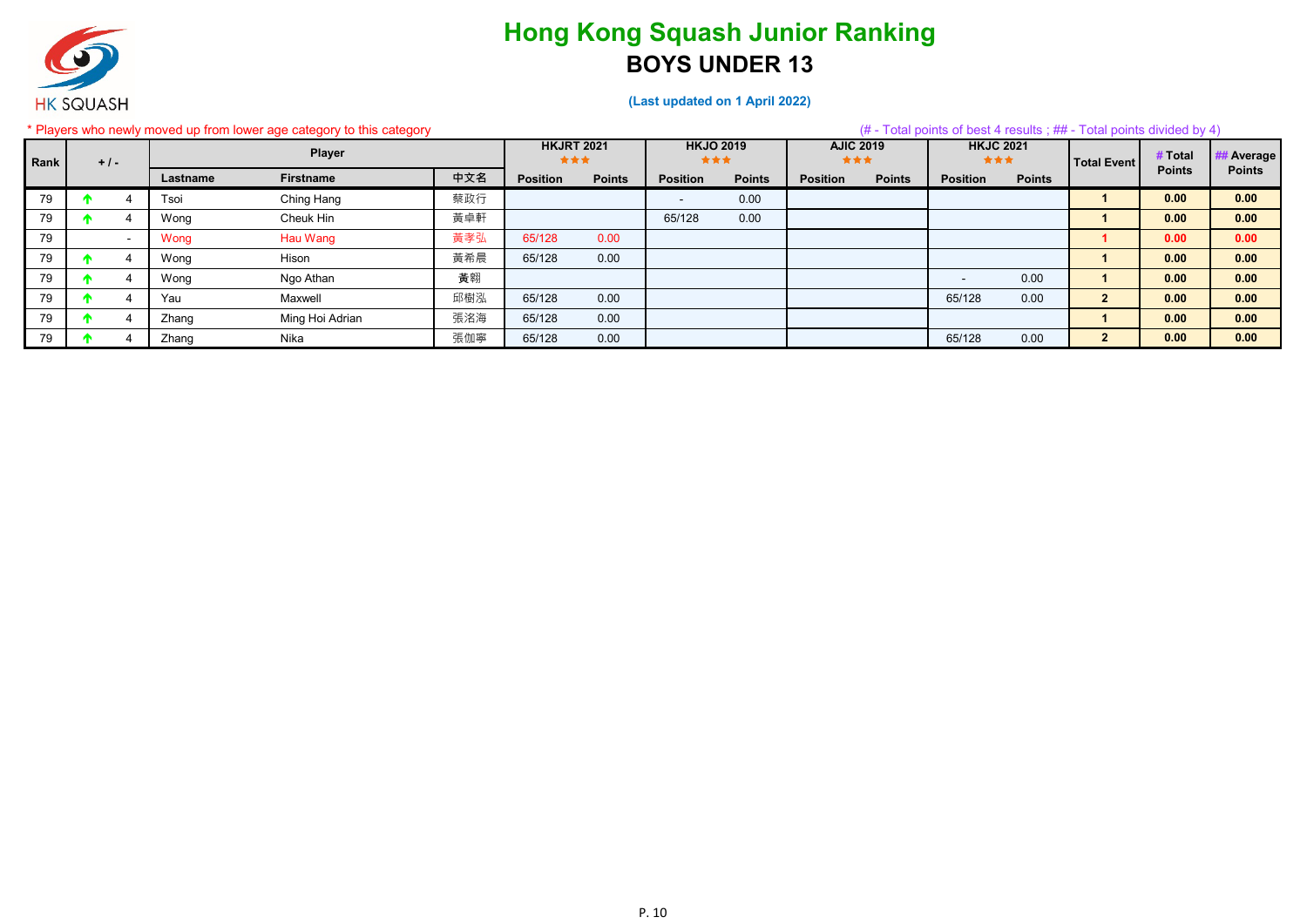

**(Last updated on 1 April 2022)**

#### \* Players who newly moved up from lower age category to this category (# - Total points of best 4 results ; ## - Total points divided by 4) **Lastname Firstname 中文名 Position Points Position Points Position Points Position Points** 1 | - |Li Tsz Ho | 李梓豪 | 6 432.00 | 65/128 0.00 | | 4 603.00 <mark>| 3 | 1035.00 | 258.75</mark> 2 - Cheung Pak Hin 張柏軒 5 486.00 6 432.00 **2 918.00 229.50** 3 - Leung Nok Yi 梁諾意 7 387.00 7 387.00 **2 774.00 193.50** 4 | - |Wong Ho Kiu | 土澱翹 | 10 234.00 | - | - | - | 5 486.00 <mark>| 2 | 720.00 | 180.00</mark> 5 - Pudwill Alexander 1 486.00 17/32 96.00 **2 582.00 145.50** 6 | ↑ 1 | Chang Long Him | 張朗謙 **|** 16 171.00 | 33/64 48.00 | 1**04.25** 7 ┃ <mark>↑</mark> 1 ┃ Lam Lucas ┃ 林志源 ┃ 15 189.00 ┃ 225.00 <mark> 2 ┃ 414.00 ┃ 103.50</mark> 8 | 个 1 | Wu Shun Kei | 鄔信祈 | 33/64 48.00 | 8 324.00 <mark> 2 | 372.00 | 93.00</mark> 9 1 Bai Ethan Hao Wen 柏皓文 17/32 96.00 - 0.00 9 270.00 **3 366.00 91.50** 10 │ 个 1 │ Ho Chin Pok 何展博 13 207.00 │ 33/64 48.00 │ 17/32 96.00 <mark> 3 351.00 87.75</mark> 10 | ↑ 1 | Tse Tsz Tsun 謝梓焌 17/32 96.00 | 33/64 48.00 | 207.00 <mark> 3 | 351.00 87.75</mark> 12 1 Choy Chun Hei Bosco 蔡駿希 17/32 96.00 10 234.00 **2 330.00 82.50** 13 1 Tse Wai Ching 謝瑋澄 17/32 96.00 16 171.00 **2 267.00 66.75** 14 | ↑ 1 | Leung Ka Hei 梁家曦 12 216.00 33/64 48.00 <mark> 2 | 264.00 66.00</mark> 15 - Cho Nicholas 7 116.10 5 145.80 **2 261.90 65.48** 16 - Yau Chase Xuan Fu 姚炫甫 33/64 48.00 15 189.00 **2 237.00 59.25** 17 | - Ho Ho Lai 何皓禮 17/32 96.00 | 17/32 96.00 <mark> 2 | 192.00 48.00</mark> 17 - Siu Kwan Long 蕭鈞朗 17/32 96.00 17/32 96.00 **2 192.00 48.00** 17 | | Tong Chim Yu | 唐占宇 | 17/32 96.00 | | 17/32 96.00 | 2 | **192.00 | 48.00** 17 | - | Tsang Sze Yui 曾思睿 | 17/32 96.00 | 17/32 96.00 <mark>| 2 | 192.00 | 48.00</mark> 17 - Yang Ho Yin 楊皓然 17/32 96.00 17/32 96.00 **2 192.00 48.00** 17 - Yau Lucas Hao Xiang 姚皓翔 17/32 96.00 17/32 96.00 **2 192.00 48.00** 23 1 Yu Yat To 茹溢瑫 5 145.80 **1 145.80 36.45** 24 ┃ <mark>↑</mark> 1 | Chan Yik Hei 陳奕曦 ┃ 33/64 48.00 ┃ 17/32 96.00 <mark> 2 ┃ 144.00 ┃ 36.00</mark> 24 | ↑ 1 | Chok Wai Chun 祝尉晉 33/64 48.00 33/64 48.00 <mark> 3 144.00 36.00</mark> 24 1 Chong Ho Ching Anders 莊皓程 17/32 96.00 33/64 48.00 **2 144.00 36.00** 24 | ↑ 1 | Ho Hoi Bok Bernard 何愷博 33/64 48.00 65/128 0.00 17/32 96.00 <mark> 3 144.00 36.00</mark> 24 1 Qin Louis 覃璽龍 17/32 96.00 - 0.00 33/64 48.00 **3 144.00 36.00** 24 1 Tang Wai Hong 鄧偉康 33/64 48.00 17/32 96.00 **2 144.00 36.00** 30 2 Dong Bo Ang 董博昂 9 81.00 33/64 48.00 **2 129.00 32.25** 31 2 Kollar Thomas 13 62.10 33/64 48.00 **2 110.10 27.53** 32 2 Ko Tsz Long 高子朗 15 56.70 33/64 48.00 **2 104.70 26.18** 33 ┃ **↑** 2 ┃ Lam See Yu 林思語 ┃ 10 70.20 ┃ 17/32 28.80 <mark>┃ 2 ┃ 99.00 ┃ 24.75</mark> **HKJO 2019 AJIC 2019 Total Event** # Total ## Average<br>Points Points **Points HKJRT 2021 HKJC 2021 # Total**  Rank +/- Player Player<br>Points<br>
Points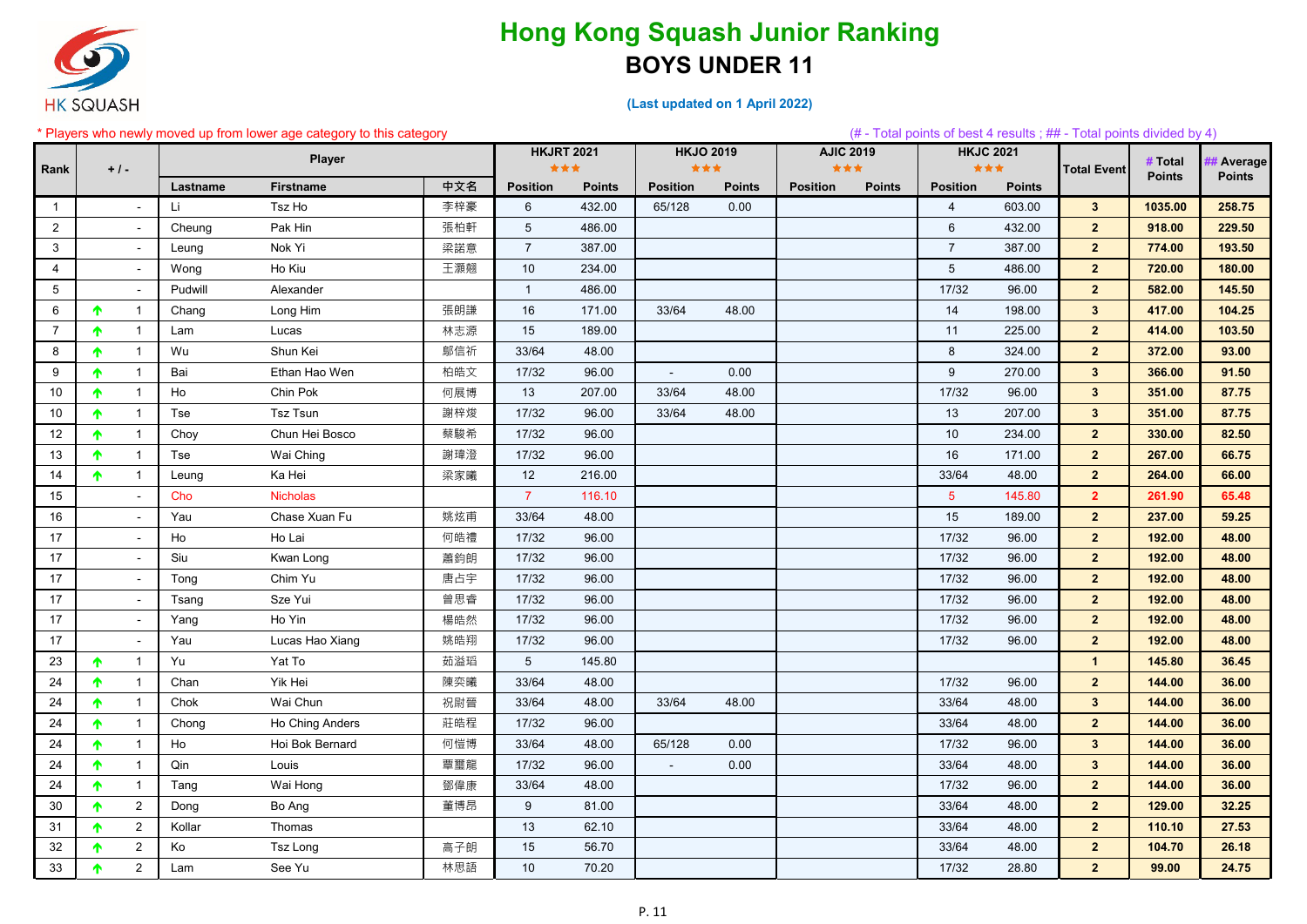

**(Last updated on 1 April 2022)**

#### \* Players who newly moved up from lower age category to this category (# - Total points of best 4 results ; ## - Total points divided by 4) **Lastname Firstname 中文名 Position Points Position Points Position Points Position Points HKJO 2019 AJIC 2019 Total Event** # Total ## Average **Points HKJRT 2021 HKJC 2021 # Total**  Rank +/- Player Player<br>Points<br>
Points 2 Sun Jacob Jia-Wei 孫佳為 8 97.20 - 0.00 **2 97.20 24.30** 2 Chan Yin Wang 陳彥宏 33/64 48.00 33/64 48.00 **2 96.00 24.00** 2 Chan Chi Ming Keith 陳治銘 33/64 48.00 33/64 48.00 **2 96.00 24.00** 2 Cheung Ying Yat 張凝一 33/64 48.00 33/64 48.00 **2 96.00 24.00** 2 Lai Shing Jit 賴丞哲 33/64 48.00 - 0.00 33/64 48.00 **3 96.00 24.00** 2 Lee Yui Him Curtis 李睿謙 33/64 48.00 33/64 48.00 **2 96.00 24.00** 2 Lo Ching Tung 盧證同 33/64 48.00 33/64 48.00 **2 96.00 24.00** 2 Lui Nok Yin 呂諾言 17/32 96.00 - 0.00 **2 96.00 24.00** 2 Mehta Param 33/64 48.00 33/64 48.00 **2 96.00 24.00** 2 Shah Dheer Jigar 夏廸 33/64 48.00 33/64 48.00 **2 96.00 24.00** 2 Wong Yan Lam 黃恩霖 33/64 48.00 33/64 48.00 **2 96.00 24.00** 2 Woo Cheuk Lun 胡倬綸 33/64 48.00 33/64 48.00 **2 96.00 24.00** 2 Xu Ruichen 許睿宸 17/32 96.00 **1 96.00 24.00** 2 Cheung Chor Yu 張楚宇 - 0.00 9 81.00 **2 81.00 20.25** 2 Shapiro William 17/32 28.80 33/64 48.00 **2 76.80 19.20** 2 Tang Ching Yan 鄧正仁 10 70.20 **1 70.20 17.55** 2 Cheung Yuk Fai 張煜輝 14 59.40 **1 59.40 14.85** 2 Chen Wun Shing 陳煥城 15 56.70 **1 56.70 14.18** 2 Achouch Jules Simon 33/64 48.00 **1 48.00 12.00** 2 Chan King Hei 陳敬熙 65/128 0.00 33/64 48.00 **2 48.00 12.00** 2 Chan Ngo Shun Audrew 陳傲舜 33/64 48.00 **1 48.00 12.00** 2 Chan Sheung Him 陳上謙 33/64 48.00 **1 48.00 12.00** 2 Chan Yan Chau 陳恩宙 33/64 48.00 **1 48.00 12.00** 52 ┃ **个** 2 ┃ Chan Yu Hei Helios 陳宇曦 ┃ 33/64 48.00 ┃ 65/128 0.00 <mark> 2 ┃ 48.00 12.00</mark> 2 Cheung Tsz Long 張梓朗 65/128 0.00 33/64 48.00 **2 48.00 12.00** 2 Chiu Ming Yi 趙鳴兒 33/64 48.00 - 0.00 **2 48.00 12.00** 2 Fu Sheng 傅晟 33/64 48.00 **1 48.00 12.00** 2 Lau Ho Ching 劉皓澄 33/64 48.00 **1 48.00 12.00** 2 Lee Yin Fung 李彥鋒 65/128 0.00 33/64 48.00 **2 48.00 12.00** 2 Li Peizhe Ethan 李沛喆 33/64 48.00 **1 48.00 12.00** 2 Li Pok Man 李博文 33/64 48.00 **1 48.00 12.00** 2 Ng Paul 吳顥晨 33/64 48.00 **1 48.00 12.00**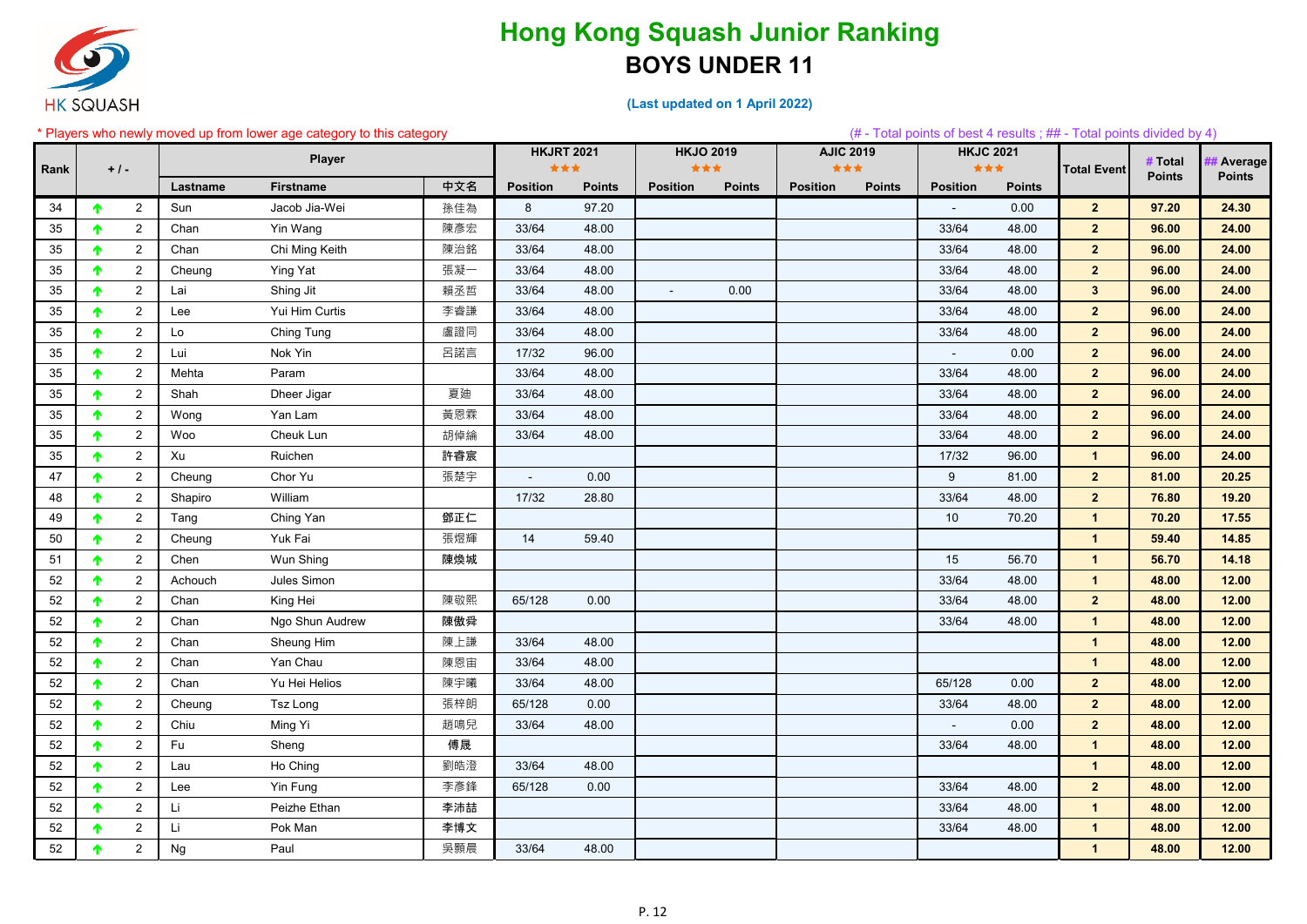

**(Last updated on 1 April 2022)**

#### \* Players who newly moved up from lower age category to this category (# - Total points of best 4 results ; ## - Total points divided by 4) **Lastname Firstname 中文名 Position Points Position Points Position Points Position Points HKJO 2019 AJIC 2019 Total Event** # Total ## Average **Points HKJRT 2021 HKJC 2021 # Total**  Rank +/- Player Player<br>Points<br>
Points 52 2 Ng Pierce 吳翔晨 33/64 48.00 **1 48.00 12.00** 52 2 Ng Shing Tsun 吳丞峻 33/64 48.00 **1 48.00 12.00** 52 2 Pan Ka Hei 潘嘉熙 33/64 48.00 - 0.00 **2 48.00 12.00** 52 2 Sun Shing Pak Parry 孫盛柏 33/64 48.00 **1 48.00 12.00** 52 ┃ <mark>↑</mark> 2 ┃ Tam Tsz Lung 83/64 48.00 ┃ 65/128 0.00 <mark> 2 ┃ 48.00 12.00</mark> 52 | ↑ 2 | Tang Ching Hei 鄧靖曦 33/64 48.00 | 65/128 0.00 | 1**2.00** 52 2 Wan Damien 雲天晉 33/64 48.00 **1 48.00 12.00** 52 2 Wong Chun Yat 黃晉逸 33/64 48.00 **1 48.00 12.00** 74 3 Gupta Kartik 17/32 28.80 65/128 0.00 **2 28.80 7.20** 74 3 Lau Ho Kiu 劉灝翹 17/32 28.80 **1 28.80 7.20** 74 - Lee Ka Chun 李家瑱 17/32 28.80 **1 28.80 7.20** 74 3 Ngai Chung Ho 倪琮賀 17/32 28.80 **1 28.80 7.20** 74 3 Tsoi Cheuk Hin Kieran 蔡卓軒 17/32 28.80 - 0.00 **2 28.80 7.20** 74 3 Wong Tze Tang 黃子騰 17/32 28.80 **1 28.80 7.20** 74 - Wong Wang Ching 黃宏正 17/32 28.80 **1 28.80 7.20** 81 1 Agrawal Sahil 65/128 0.00 **1 0.00 0.00** 81 1 Chan Long Tin 陳朗天 65/128 0.00 **1 0.00 0.00** 81 1 Choe Yeda - 0.00 65/128 0.00 **2 0.00 0.00** 81 1 Chu Matthew 朱靖賢 - 0.00 **1 0.00 0.00** 81 1 Kwong Wai Ching 鄺煒程 65/128 0.00 **1 0.00 0.00** 81 ┃ 个 1 | Lee Jan Yao 李殷宥 65/128 0.00 ┃ 65/128 0.00 <mark> 2 ┃ 0.00 0.00</mark> 81 1 Lee Wang Hei Aden 李泓希 65/128 0.00 **1 0.00 0.00** 81 ┃ <mark>↑</mark> 1 ┃ Lee Yin Chit 李賢哲 ┃ 0.00 <mark> 1 ┃ 0.00 0.00</mark> 81 1 Leung Yu Ngo 梁宇翱 65/128 0.00 **1 0.00 0.00** 81 ┃ <mark>↑</mark> 1 ┃ Li Kin Lok 李建樂 ┃ 65/128 0.00 ┃ <mark>65/128 0.00 <mark> 2 ┃ 0.00 </mark> 0.00</mark> 81 ┃ <mark>↑</mark> 1 ┃ Li Luke 李澤倫 ┃ 65/128 0.00 <mark> 1 ┃ 0.00 ┃ 0.00</mark> 81 1 Luk Hoi Fai 陸鎧暉 65/128 0.00 **1 0.00 0.00** 81 1 Ngai Sethan Gracias 魏兆賢 65/128 0.00 **1 0.00 0.00** 81 1 Po Pui Hei 布培熙 65/128 0.00 **1 0.00 0.00** 81 1 Shah Aaryan 65/128 0.00 **1 0.00 0.00** 81 1 To Shun Chi 涂信之 65/128 0.00 **1 0.00 0.00** 81 1 Tse Tin Yui 謝天睿 65/128 0.00 **1 0.00 0.00**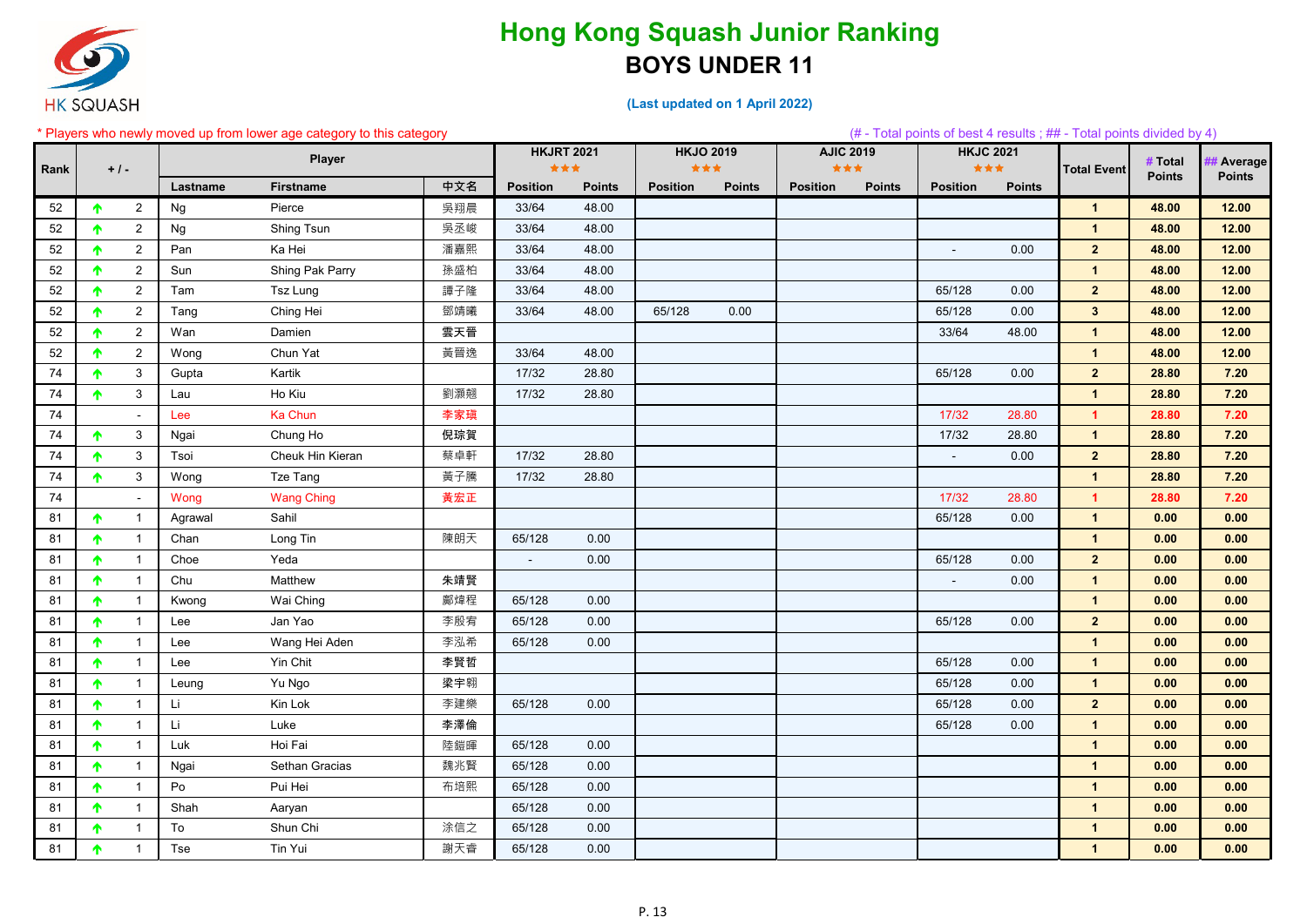

#### **(Last updated on 1 April 2022)**

#### \* Players who newly moved up from lower age category to this category (# - Total points of best 4 results ; ## - Total points divided by 4) **Lastname Firstname 中文名 Position Points Position Points Position Points Position Points HKJO 2019 AJIC 2019 Total Event** # Total ## Average **Points HKJRT 2021 HKJC 2021 # Total**  Rank +/- Player Player<br>Points<br>
Points 81 1 Wu Cheuk Yin 鄔卓言 65/128 0.00 **1 0.00 0.00** 81 1 Wu Nok Hang Kaleb 胡諾衡 65/128 0.00 - 0.00 **2 0.00 0.00** 81 1 Yeung Ho Fung 楊皓峰 65/128 0.00 **1 0.00 0.00** 81 1 Yeung Yuet Long 楊悅朗 65/128 0.00 **1 0.00 0.00**